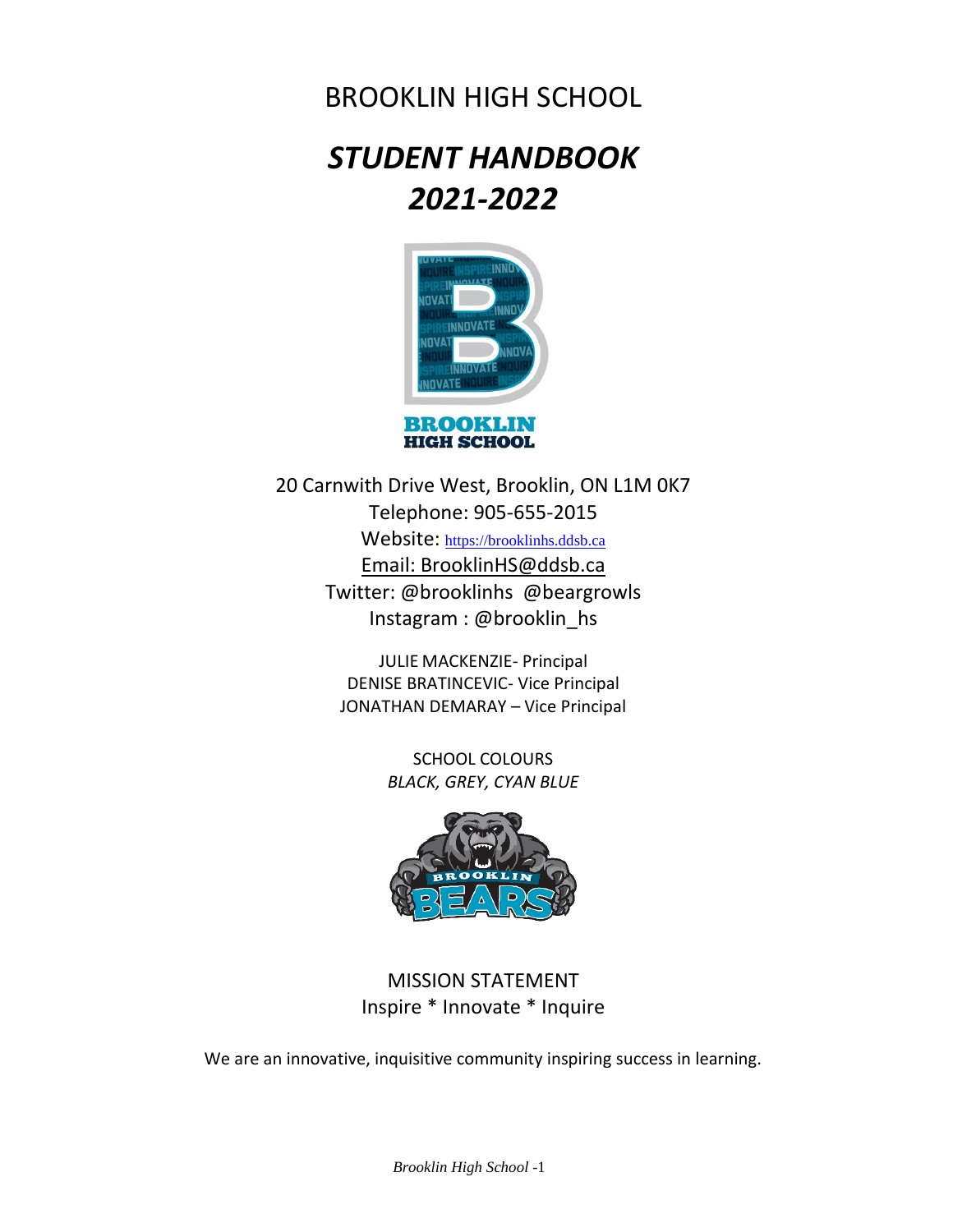# ADMINISTRATION

# CLERICAL STAFF

| M. HENNEKAM, Local Area Network (LAN) Technician |
|--------------------------------------------------|

# DEPARTMENT HEADS

| N. MORGAN-COOK, Guidance, Career & Co-op Ed |
|---------------------------------------------|
|                                             |
|                                             |
|                                             |
|                                             |
| V. HODOWANSKI, Social Sciences & Humanities |
|                                             |
|                                             |
|                                             |

# CUSTODIAL STAFF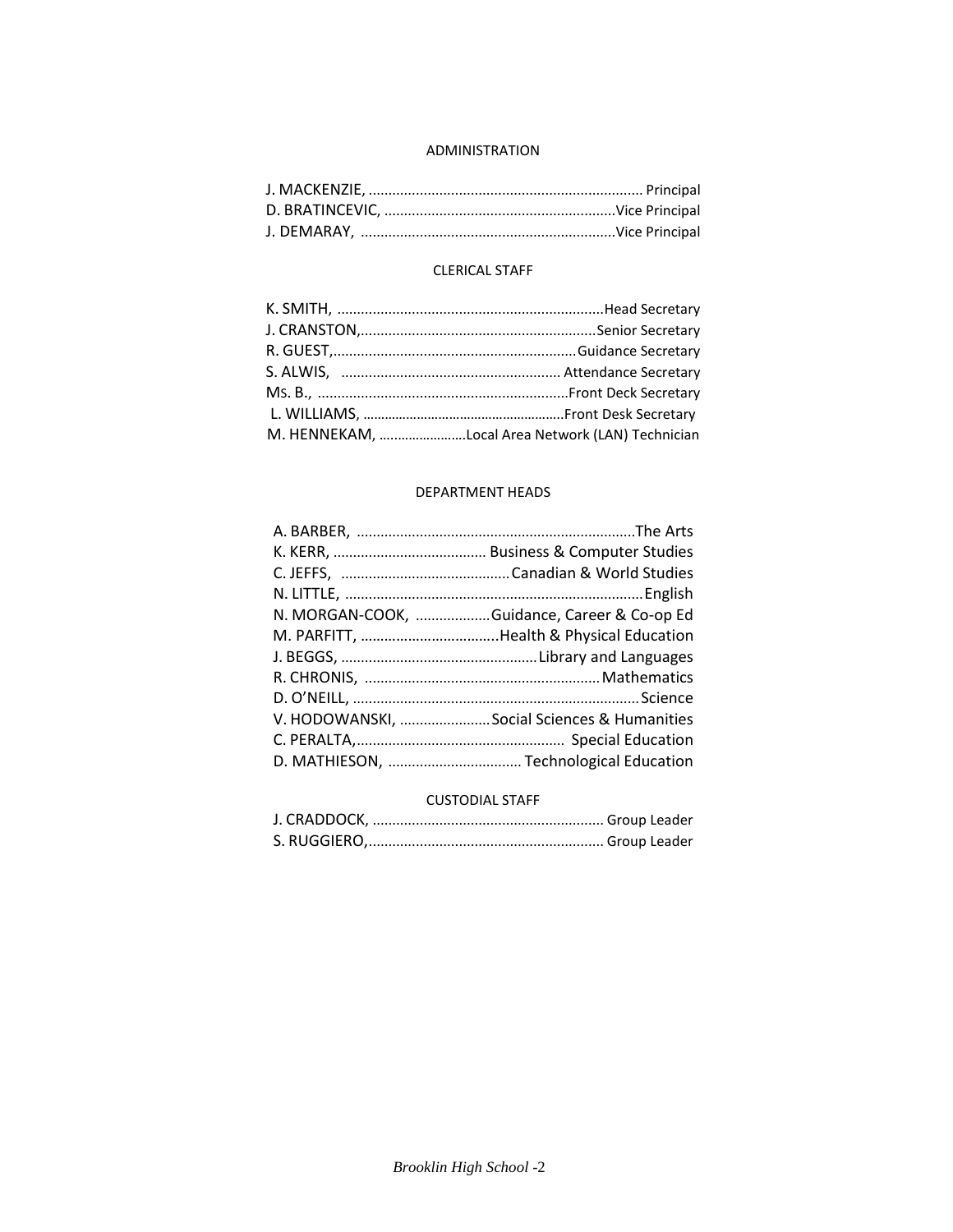# TABLE OF CONTENTS

# **IMPORTANT INFORMATION FOR** STUDENTS, PARENTS & GUARDIANS

# ASSESSMENT & EVALUATION SCHOOL POLICY

# SCHOOL PROCEDURES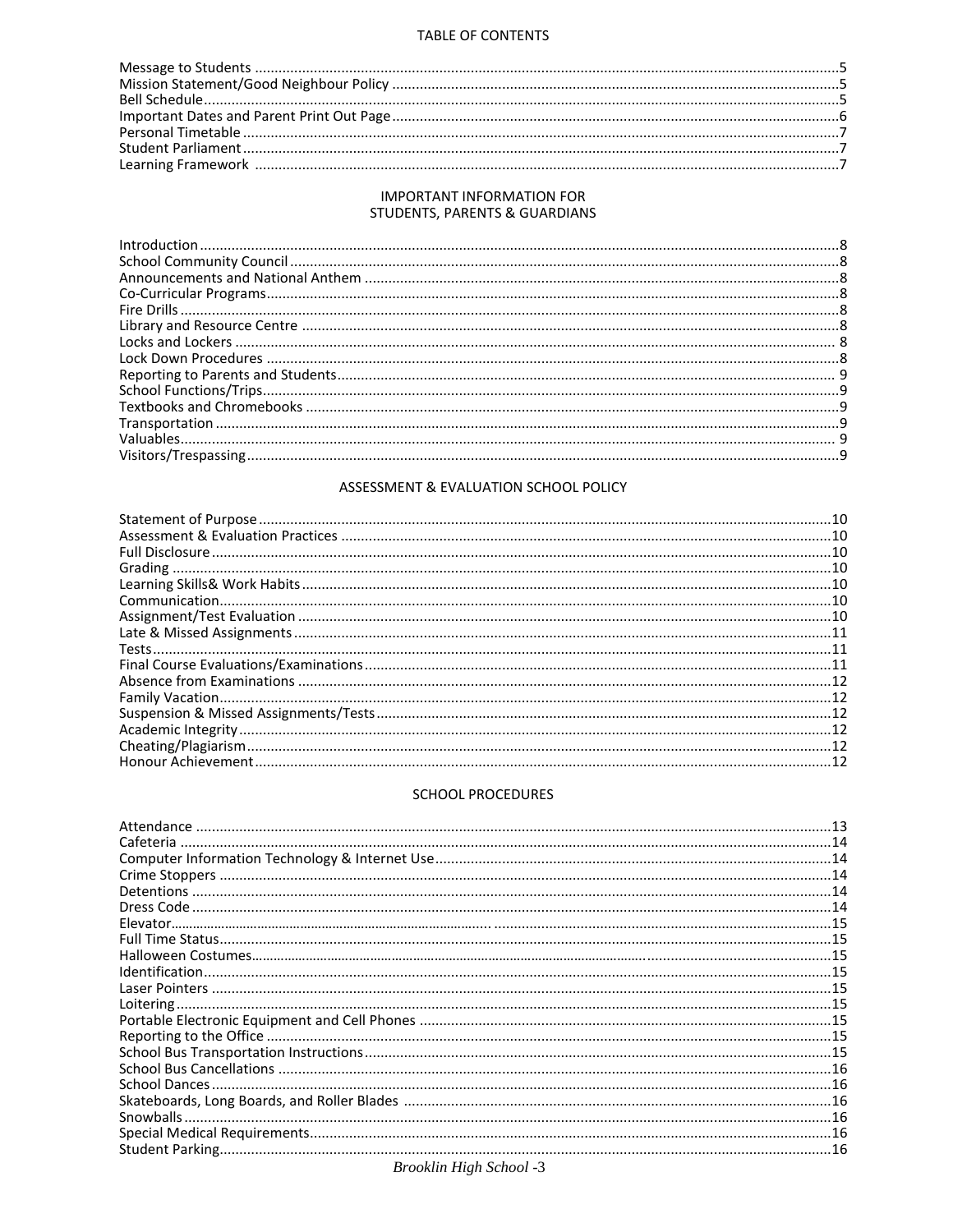# DDSB SCHOOL CODE OF CONDUCT & DISCIPLINE FOR STUDENTS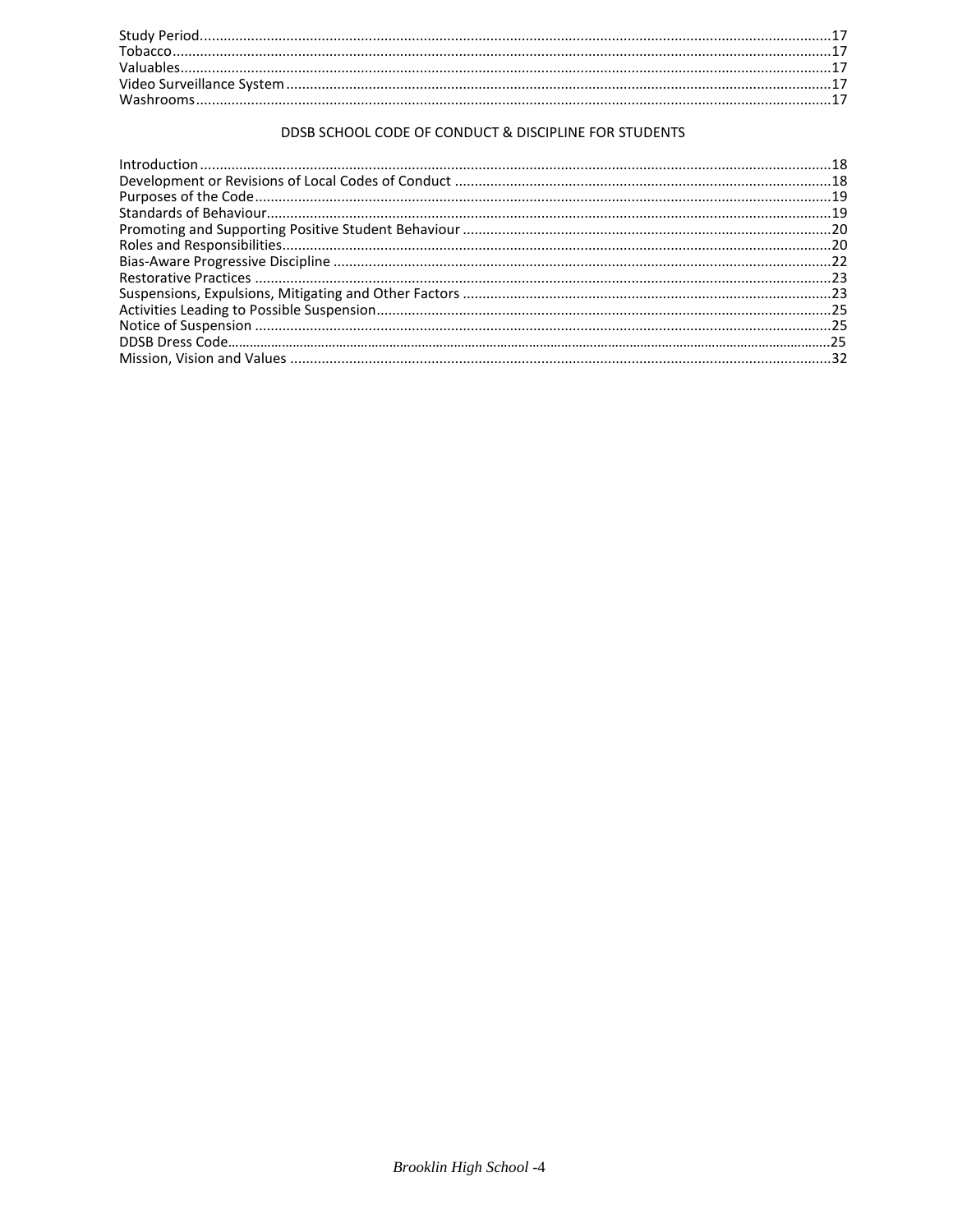#### A MESSAGE TO STUDENTS

Welcome to the 2021-2022 school year at Brooklin High School, the  $7^{\text{TH}}$  year for the Bears!

We are extremely excited to be working with you this year. Together, we are building a dynamic school and positive learning environment. Brooklin High School has become an integral part of the community. We continue to build a solid reputation for excellence in academics, technology, arts and athletics. We encourage you to become involved in co-curricular activities that will enhance and enrich your learning experience. We encourage our students and teachers to use technology to enhance learning and explore global competencies. We are focused on providing a modern learning environment and we want our students to use their ChromeBooks and access our Wi-Fi!

This handbook was designed to assist you in planning a successful year. Please use this handbook to keep yourself informed, note important dates and upcoming events. As well, please use our *Website*, subscribe to our YouTube channel, follow us on Instagram, Twitter and/or download our **school info app** to access the student handbook and school calendar.

The Code of Conduct establishes the level of behavior expected for all. Following the Code of Conduct helps to ensure that we have the best possible school where success and achievement are reached through cooperation, courtesy and respect. Please review the Code of Conduct at the start of the school year using the Student Handbook, new school website and/or our school info app.

Have a great year!

J. Mackenzie, Principal D. Bratincevic, Vice Principal J. Demaray, Vice Principal

### **BROOKLIN HIGH SCHOOL MISSION STATEMENT**

We are an innovative, inquisitive community inspiring success in learning.

### GOOD NEIGHBOUR POLICY

At Brooklin High School we have a "Good Neighbour Policy" which reflects our commitment to our community. We will exercise appropriate discipline when the behaviour of our students disrupts the safety and orderliness of our surrounding geographical area. Brooklin High School students are not to loiter in neighbourhoods near the school, nor on the sidewalk restricting public access.

## **MODIFIED QUADMESTER BELL SCHEDULE**

Warning Bell and Entry: 9:45 am Indigenous Acknowledgement/National Anthem: 10:00 am

| Dav 1          |                    | Dav ∠          |                   |
|----------------|--------------------|----------------|-------------------|
| <b>Periods</b> | Time               | <b>Periods</b> | Time              |
| Course 1       | 10:00 to 12:30 pm  | Course 1       | 10:00 to 12:30 pm |
| Lunch          | $12:30$ to 1:30 pm | Lunch          | 12:30 to 1:30 pm  |
| Course 2       | 1:30 to 4:00 pm    | Course 2       | 1:30 to 4:00 pm   |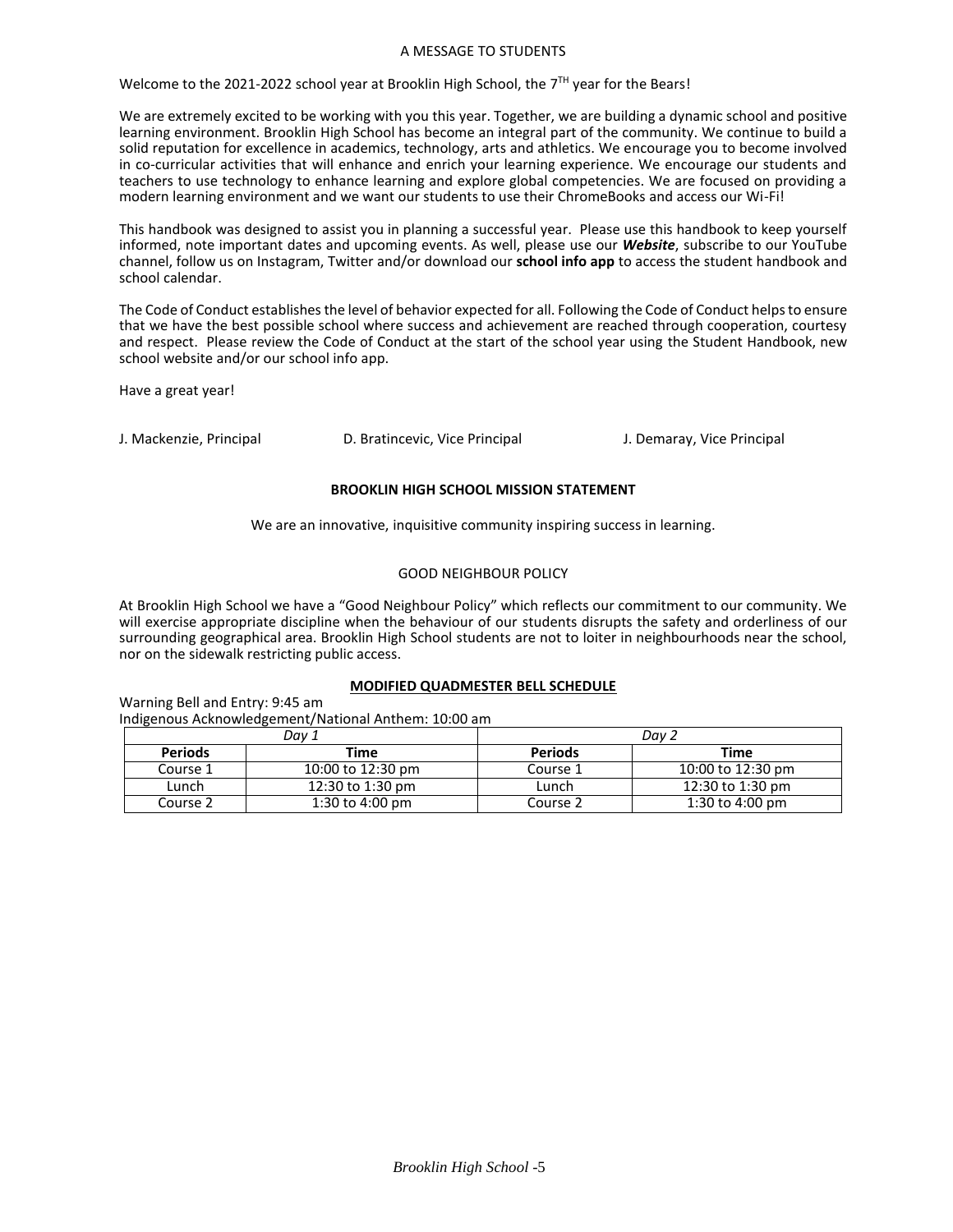#### IMPORTANT DATES (**Please note all dates/events are TENTATIVE and subject to public health protocols**)

| <b>DATE</b>                        | <b>EVENT</b>                                                                                                   |  |
|------------------------------------|----------------------------------------------------------------------------------------------------------------|--|
|                                    | <b>SEMESTER ONE</b>                                                                                            |  |
| Sept 9                             | First Day of School for ALL Students                                                                           |  |
| Sept 24                            | <b>SCC Nomination Forms Due</b>                                                                                |  |
| Sept 29                            | Terry Fox Run                                                                                                  |  |
| Sept 30                            | <b>Orange Shirt Day</b>                                                                                        |  |
| Oct $\overline{5}$                 | SCC Virtual Meeting and Elections, 6:00pm                                                                      |  |
| Oct 6                              | <b>BHS Virtual College Fair</b>                                                                                |  |
| Oct. 8                             | End of Quad 1 Term 1                                                                                           |  |
| Oct 11                             | Thanksgiving Holiday                                                                                           |  |
| Oct. 12                            | Start of Quad 1 Term 2                                                                                         |  |
| Oct 13                             | <b>BHS Virtual University Fair</b>                                                                             |  |
| Oct 28                             | Virtual Artsperience, 7:00 pm                                                                                  |  |
| Nov 2                              | SCC Virtual Meeting and Elections, 6:00pm                                                                      |  |
| Nov 3                              | Grade 9 Take A Student to Work Day (TBD)                                                                       |  |
|                                    | <b>Junior Awards</b>                                                                                           |  |
| <b>Nov 11</b>                      | Remembrance Day Virtual Assemblies and End of Quad 1                                                           |  |
| <b>Nov 12</b>                      | Professional Activity Day - no scheduled classes                                                               |  |
| Nov. $15$                          | Quad 1 Credit Completion Day                                                                                   |  |
| Nov $16$                           | Start of Quad 2                                                                                                |  |
| Dec 2 - Jan 18<br>Dec 17           | After School Numeracy Program Begins (Tues & Thurs)<br>Holiday Assembly & Talent Show and End of Quad 2 Term 1 |  |
| Dec 20 - Dec 31                    | <b>Winter Break</b>                                                                                            |  |
| Jan 3                              | School Resumes and Start of Quad 2 Term 2                                                                      |  |
| Jan 19 & 20                        | Grade Nine EQAO Assessment of Mathematics                                                                      |  |
| Feb 1                              | End of Quad 2                                                                                                  |  |
| Feb <sub>2</sub>                   | Quad 2 Credit Completion Day                                                                                   |  |
|                                    | <b>SEMESTER TWO</b>                                                                                            |  |
| Feb <sub>3</sub>                   | First Day Quad 3                                                                                               |  |
| Feb <sub>3</sub>                   | Grade 8 Virtual Parent Information Night, 7:00 pm                                                              |  |
| Feb 18                             | Professional Activity Day                                                                                      |  |
| Feb 21                             | Family Day Holiday                                                                                             |  |
| Feb 22 - Apr 7                     | After School Literacy Program                                                                                  |  |
| Feb 22                             | University of Waterloo Mathematics Contest, Gr 9-11                                                            |  |
| Mar 1                              | SCC Virtual Meeting and Elections, 6:00pm                                                                      |  |
| Mar 4                              | <b>Course Selection Deadline</b>                                                                               |  |
| Mar 9                              | End of Quad 3 Term 1                                                                                           |  |
| <b>Mar 10</b>                      | Start of Quad 3 Term 2                                                                                         |  |
| $\overline{\mathsf{M}}$ ar 14 - 18 | March Break Holiday                                                                                            |  |
| Mar 21                             | <b>School Resumes</b>                                                                                          |  |
| Apr 5                              | University of Waterloo Math Contest, Grade 12                                                                  |  |
| Apr <sub>7</sub>                   | <b>Ontario Secondary School Literacy Test</b>                                                                  |  |
| Apr 14                             | Girls Night-In Event (TBD)                                                                                     |  |
| Apr 15 & 18                        | Holidays - no scheduled classes                                                                                |  |
| Apr 20                             | End of Quad 3                                                                                                  |  |
| Apr 2 $\overline{1}$               | Virtual Jazz Event, 7:00 pm & Quad 3 Credit Completion Day                                                     |  |
| Apr 22                             | Start of Quad 4                                                                                                |  |
| Apr 28                             | <b>QUAD 3 Report Cards</b>                                                                                     |  |
| Apr 28                             | Virtual Dance & Drama Showcase, 7:00 pm                                                                        |  |
| May 3                              | SCC Virtual Meeting and Elections, 6:00pm                                                                      |  |
| May 10 - June 15<br>May 11 - 13    | After School Numeracy Program Begins (Tues & Thurs)                                                            |  |
| May 17 - 19                        | Student Leadership Camp<br>Grade 8 Visits to Brooklin High School                                              |  |
| May 23                             | Victoria Day Holiday                                                                                           |  |
| May 24                             | Iftaar Dinner                                                                                                  |  |
| <b>May 25</b>                      | End of Quad 4 Term 1                                                                                           |  |
| May 26                             | Bears Breakfast for Grad Class & Start of Quad 4 Term 2                                                        |  |
| May 26                             | Arts Banquet                                                                                                   |  |
| May 27                             | Relay for Life Event, 8:00 am to 8:00 pm                                                                       |  |
| June 7                             | LOSSA Athletic Banquet                                                                                         |  |
| June 23                            | PROM, 6-11 pm, Ajax Convention Centre (TBD)                                                                    |  |

*Brooklin High School* -6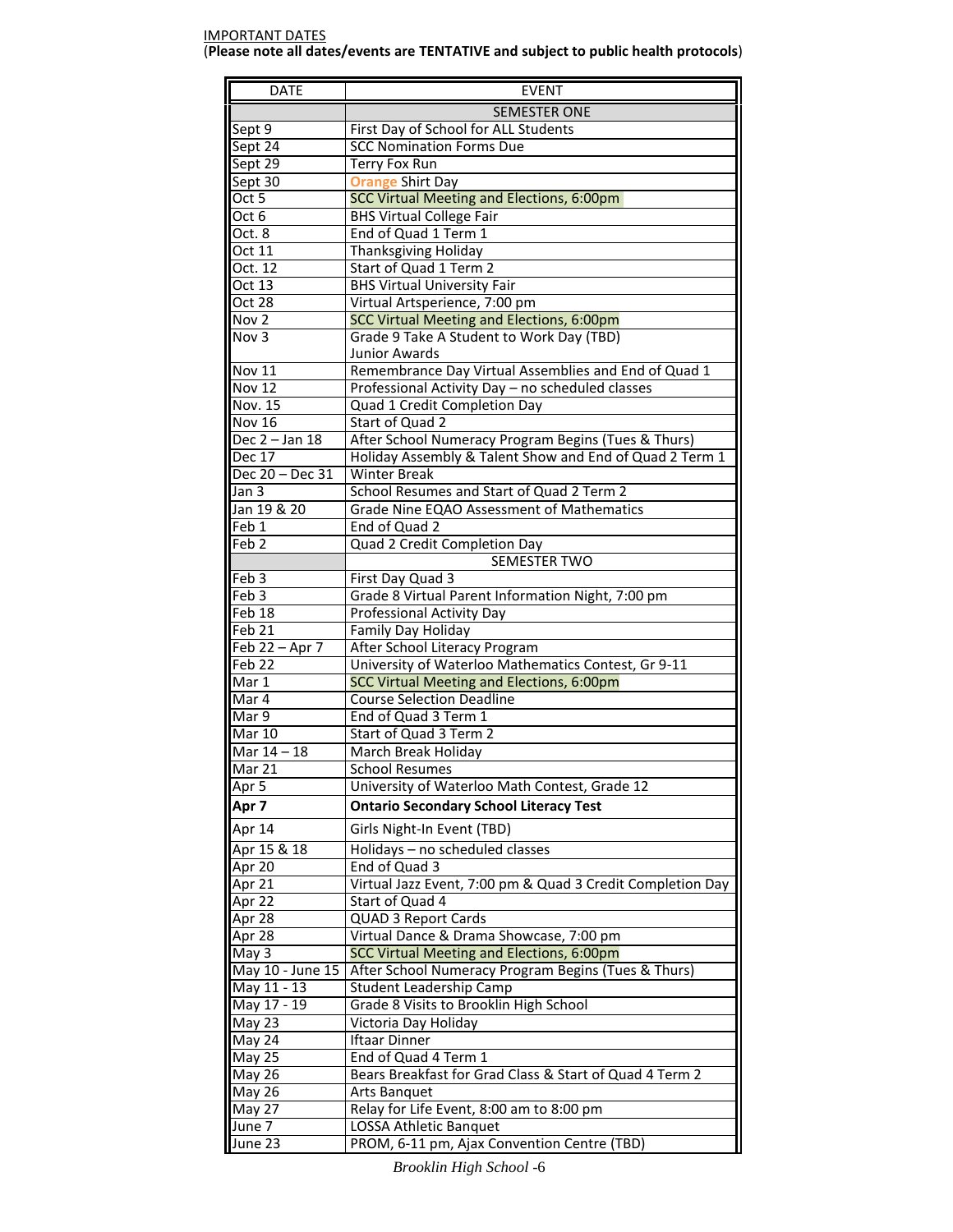| <b>DATF</b>  | <b>FVFNT</b>                                  |  |  |
|--------------|-----------------------------------------------|--|--|
| June 27      | End of Quad 4                                 |  |  |
| June 28      | <b>Credit Completion Day</b>                  |  |  |
| June 29      | Graduation Ceremony 2022, 1:00 pm, IPSC Pad 1 |  |  |
| June 29 & 30 | <b>Professional Activity Days</b>             |  |  |
| July 8       | <b>QUAD 4 Report Cards</b>                    |  |  |

# STUDENT PARLIAMENT EXECUTIVE OFFICERS 2021-2022

Student Parliament is comprised of a dedicated group of volunteers who support executive officers in the execution of their duties. We will be asking for volunteers throughout the year to facilitate the implementation of various Student Parliament events. Contact Ms. Gilbride, if interested!

# The Learning Framework

At Brooklin High School we plan teaching and learning systematically. Learning is a partnership between students, teachers and parents. To ensure student engagement we share the curriculum with our students through Big Ideas, Learning Goals, Success Criteria and by providing Descriptive Feedback and Rich Performance Tasks that allow students to practice Global Competency Skills.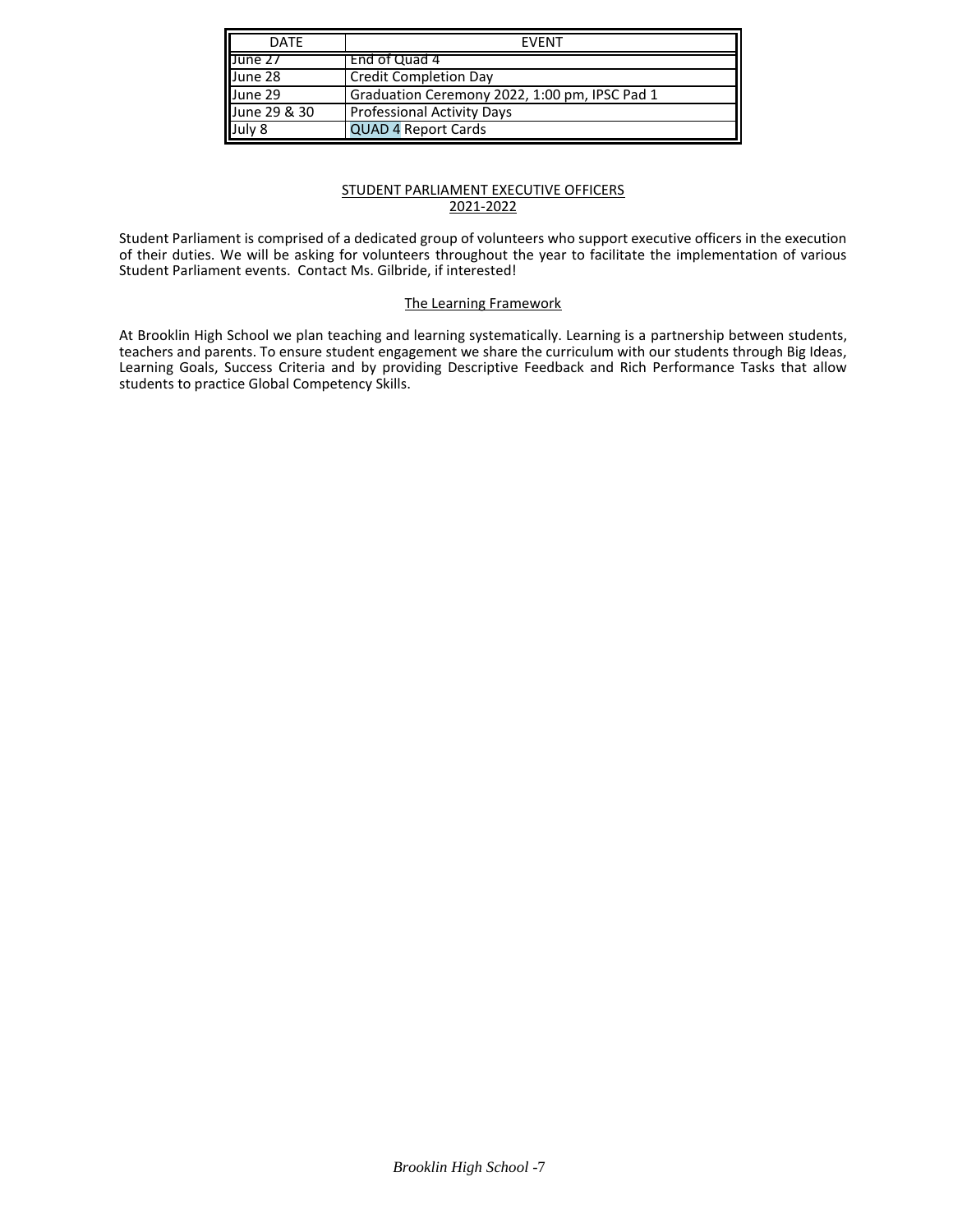#### **IMPORTANT INFORMATION FOR STUDENTS, PARENTS and GUARDIANS**

We believe students will achieve their best when a partnership characterized by clear communication and close cooperation exists between home and school. The following suggestions may assist in helping your student to maximize his/her potential.

- 1. Insist your student attends school regularly and punctually. If absent, please call or send a note explaining the reason for the absence. If a student must leave the school early, please call or send a note, indicating the reason. **Students must sign out in the office before leaving the school early.** If you come into the main office to sign out your child, **please bring photo identification with you.** Thank you for assisting staff in ensuring the safety of our students. Parents will be contacted should a student be ill. If parents are not available, then the student may be referred to his/her emergency contact, doctor and/or the hospital.
- 2. Insist that homework be done. The amount of homework will vary according to the grade, level, and nature of the course. School homework guidelines can be found on the school website.
- 3. For any doubts about your student's progress or attendance, do not hesitate to contact the school.
- 4. Familiarize yourself with the school Student Code of Conduct.

#### School Community Council (SCC)

The SCC acts as an advisory body to school administration. The council provides input to the principal on many significant areas that lead to school improvements. Regular meetings are held and an election for new members will take place on October 5, 2021.

#### Announcements, National Anthem & Indigenous Acknowledgement

The public-address system is used to communicate with teachers and students. It is an expectation that students listen to announcements and respectfully stand at attention during the National Anthem and Indigenous Acknowledgement.

#### Co-Curricular Programs

Academic studies, extracurricular activities, and good citizenship are all important facets of an education. A pupil earns the **privilege** of representing the school in extracurricular activities only if they are achieving academically to the best of their ability, has satisfactory attendance and exercise appropriate self-discipline and citizenship at school and when representing Brooklin High School. A fee may be charged for some activities. Included in the cost for each sport will be items such as uniforms, athletic user fees, and tournaments. Students are not allowed more than five years of athletic eligibility.

School teams are divided up in one of two ways for students:

**Junior** - students cannot turn 16 in 2021

**Senior** - students 16 and over in 2021

Some school teams are organized by:

**Varsity** - highly competitive athletes usually with some experience in the sport.

**Junior Varsity** - athletes wanting to learn and develop skills in a less competitive environment.

#### Fire Drills

Each room has a posted fire exit route. When the alarm sounds, move quickly and quietly to the indicated exit. **Do not run**. Once outside, students are to remain in class groupings with their teacher and move well away from the building and keep roadways clear for emergency vehicles.

#### Library and Resource Centre

We offer a wide variety of computer, media, and print resources. It is open daily and staff members are available to provide assistance to students. Many of our online databases are accessible from home.

#### $\overline{a}$ Locks and Lockers

Students may be assigned a locker by the school. It is their responsibility to keep lockers clean and free from writing, damage, and decorations. Repair charges will be levied where students purposefully or carelessly damage lockers. Students are not permitted to move to another locker or to exchange or share lockers without permission from administration. Grade 12 students may share lockers. Lockers must be secured with a Dudley combination lock. The combination must be on record in the office. Failure to meet these requirements may lead to your lock being removed at your expense. During class time, locker visits must be kept to a minimum. The school is not responsible for lost, missing or stolen belongings. The locker is the property of the Durham District School Board. Students are solely responsible for the contents of their lockers. Lockers are emptied at the end of each school year. Students are not issued the same locker from year to year.

**Administration has the authority, with reasonable suspicion, to search personal property and lockers**. The right to search is established to assist school administration in providing for the safety and welfare of all students and staff as stated in the Education Act. Principals have the right to seize contraband material. The contraband material will be removed from the locker and held for evidence in disciplinary proceedings and may be turned over to law enforcement officials.

#### Lock Down Procedures

Each semester a Lock Down or similar drill is rehearsed to ensure there is a safety plan for a potential violent incident. It is the reverse of a fire drill with staff and students keeping quiet in their classrooms.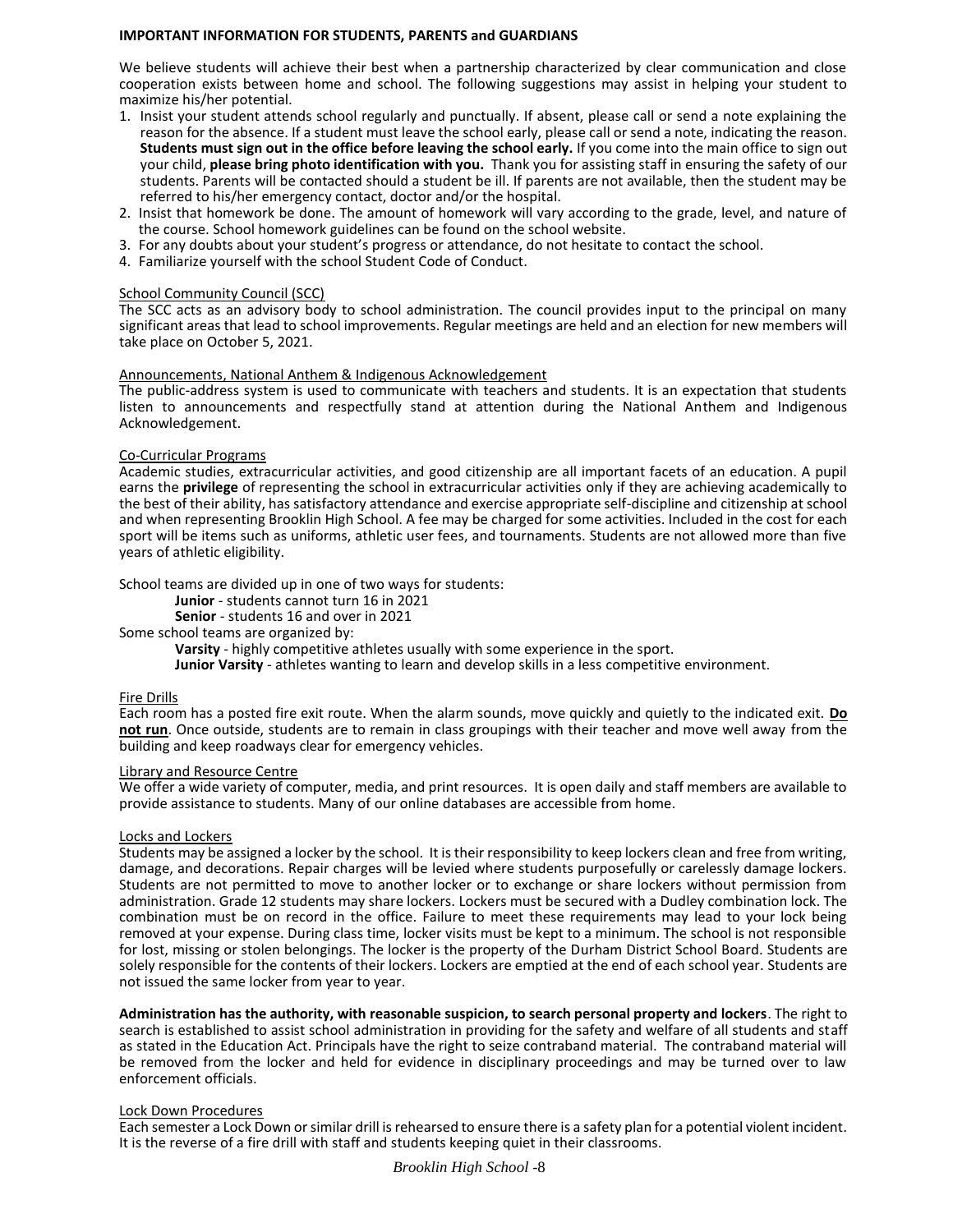#### Reporting to Parents and Students

Progress reports are distributed early each semester. Mid-Term Report Cards are issued halfway through the semester. Final Report Cards are issued at the end of each semester. Parent-Teacher Interviews follow Progress Reports. Credit Endangered letters are issued to students whose marks indicate their credit is in jeopardy. Parents are encouraged to contact teachers for student progress.

### **School Functions and Trips**

When you attend any school activity, even when away from the school building, you are expected to demonstrate responsible behaviour. All school regulations apply to these functions and some have special regulations attached. Students attending any of these functions may be denied access. This also applies to guests for functions such as dances and Prom. Students participating in a school trip or playing on a school team must notify subject teachers of pending absence and will be responsible for all missed academic work. Failure to comply may result in loss of future privileges.

### Textbooks and/or ChromeBooks

Textbooks are issued by subject teachers, who will record condition and number of each text assigned. ChromeBooks are issued by the Durham District School Board. Students are responsible for textbooks and ChromeBooks. Replacement charges for Textbooks and/or ChromeBooks will be levied if damaged or lost. Students will exercise good Digital Citizenship as school board owned devices are intended for educational use only. While using school board owned ChromeBooks students are accountable to the Safe Acceptable Use Policy and School Code of Conduct, regardless of location, time or date. The school will not be held liable for information distributed or acquired from the use of school board owned Chromebooks.

#### Transportation

Durham Student Transportation Services offers an automated bus information system. This system is accessible 24 hours/7 days a week. The automated transportation line provides detailed information regarding bus number, planned stop times, and location of bus stop. Parents are urged to contact the automated line at 905-666-6979. Parents will require: The students' date of birth, and the students' nine-digit Ontario Education Number (OEN). The OEN number can be found on the report card.

#### Valuables

Take the following precautions to protect valuables and personal items:

- 1. Keep your locker combination private.<br>2. Do not bring large sums of money or va
- 2. Do not bring large sums of money or valuable items.<br>3. Do not carry electronic devices, wallets, watches, or
- Do not carry electronic devices, wallets, watches, or jewellery to physical education classes. Leave them at home or in your secured locker.
- 4. Do not carry outerwear to classes within the school.<br>5. Lock your bicycles to the racks provided at both ends
- Lock your bicycles to the racks provided at both ends of the school.

#### Visitors/Trespassing

During school day, school grounds and buildings are out of bounds to all except registered students and their parents, DDSB employees, or persons having business with the school. All visitors must apply directly to office for permission to be on school site. Visitors sign in and receive a visitor tag. Failure to report to office for approval, and being on property without approval, may result in a trespassing charge being laid by the Police. Do not invite friends to visit you at school; they will not be allowed to attend classes. Students and staff who notice people who do not belong on the property should immediately notify main office. All of us have a responsibility in keeping Brooklin High School safe.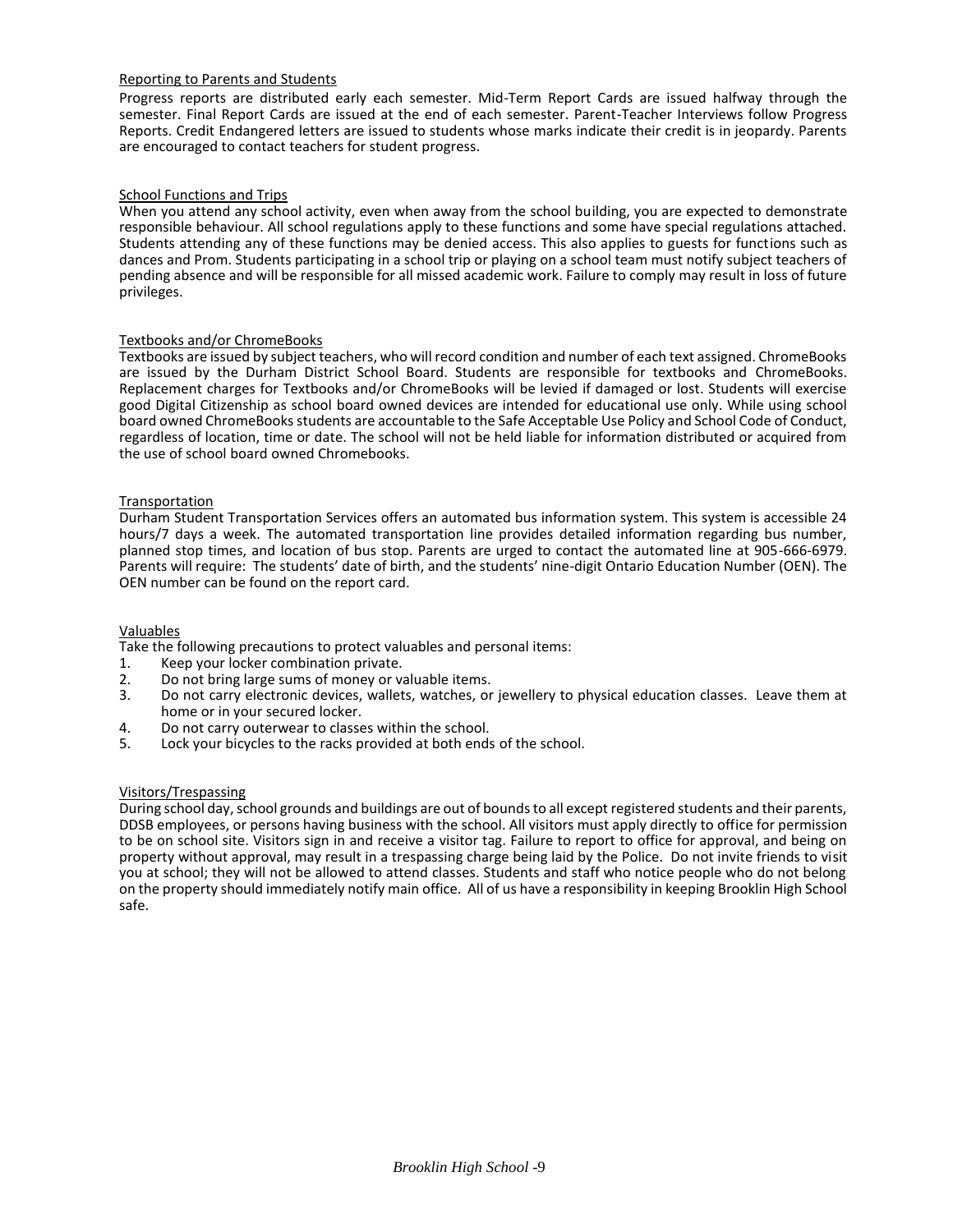#### **ASSESSMENT AND EVALUATION SCHOOL POLICY**

In May 2010, the Ministry of Education released the document entitled "Growing Success". The "Growing Success" document sets policy and recommends practice in regard to assessing student work to inform teaching practice, evaluating student work and reporting on student progress.

The purpose of the "Growing Success" document is to promote fair, transparent, and equitable assessment, evaluation, and reporting practices in Ontario schools with the aim of maintaining high standards, improving student learning, and benefiting students, parents and teachers. The changes outlined in the "Growing Success" document are intended to lead to more consistent assessment, evaluation and grading practices. The Durham District School Board has set out regulations and standards for quality in the assessment, evaluation and reporting of student achievement that aligns with "Growing Success"*.* 

#### Statement of Purpose

The primary purpose of assessment and evaluation is to improve student learning.

#### Assessment and Evaluation Practices

Assessment and evaluation are based on the provincial curriculum expectations, known as content standards, and the achievement levels, known as performance standards. Marks/grades should reflect only a student's achievement relative to the curriculum expectations.

Successful assessment and evaluation policies and practices are contingent on a "partnership among and the shared responsibility" of the school, students, and the parents/guardians. Parents will receive feedback regarding school, board wide and provincial student achievement, and the methods of assessment, evaluation and reporting.

#### Full Disclosure

All students taking grade 11 and 12 courses will be subject to a Full Disclosure policy. If a student is in a course five school days after the midterm-reporting period the course will appear on the transcript, even if it is dropped. Colleges and Universities use this information for making admission and scholarship decisions.

#### Grading

The percentage grade represents the quality of the student's overall achievement of the expectations for the course and reflects the corresponding level of achievement as described in the achievement chart for the discipline. Achievement charts are organized into four broad categories: Knowledge/Understanding, Thinking/Inquiry, Communication, and Application/Making Connections. Weighting of categories will vary slightly to reflect the nature of the discipline and subject, consistent with Board and Provincial policies.

**Final Grade**: Seventy percent of the grade for all courses will be based on evaluations throughout the course. Thirty percent of the grade for all courses will be based on final evaluation tasks administered towards the end of the course.

#### Learning Skills and Work Habits

In addition to course expectations, students are to demonstrate learning skills and work habits in each of their courses. Teachers assess student progress in six learning skills and work habits: Responsibility, Organization, Independent Work, Collaboration, Initiative, and Self-Regulation. Learning skills and Work Habits are not part of the student's marks, except in specific cases where they are embedded as a curriculum expectation.

Learning skills and Work Habits are reported on the Provincial Report Card separately from the achievement of course expectations. The learning skills and work habits are communicated on report cards. In this way, students and parents can gain a better understanding of students' learning skills and work habits, and students' learning goals can be clarified and understood by all. Such communication will help establish a culture of learning and improve students' opportunities for achieving success. See the Provincial Report Card for learning skills and work habits and what students are measured on to gauge their competencies in each of these areas.

#### Communication

Teachers will provide students with a course outline during the first week of classes. It is the student's responsibility to share this information with parents. The course outline will include information on assessment and evaluation. Teachers report student achievement through a variety of reporting methods such as, the Provincial Report Card, interviews, conferences, phone calls, mark updates and letters to parents. The school will host a formal parentteachers' conference each semester.

#### Assignment/Test Evaluation

For teachers to evaluate the achievement of curriculum expectations, a number of assessment and evaluation opportunities are provided and must be completed by students. *Assessment* refers to tasks which students receive descriptive feedback to succeed on evaluations. *Evaluation* refers to the judgement of students' work.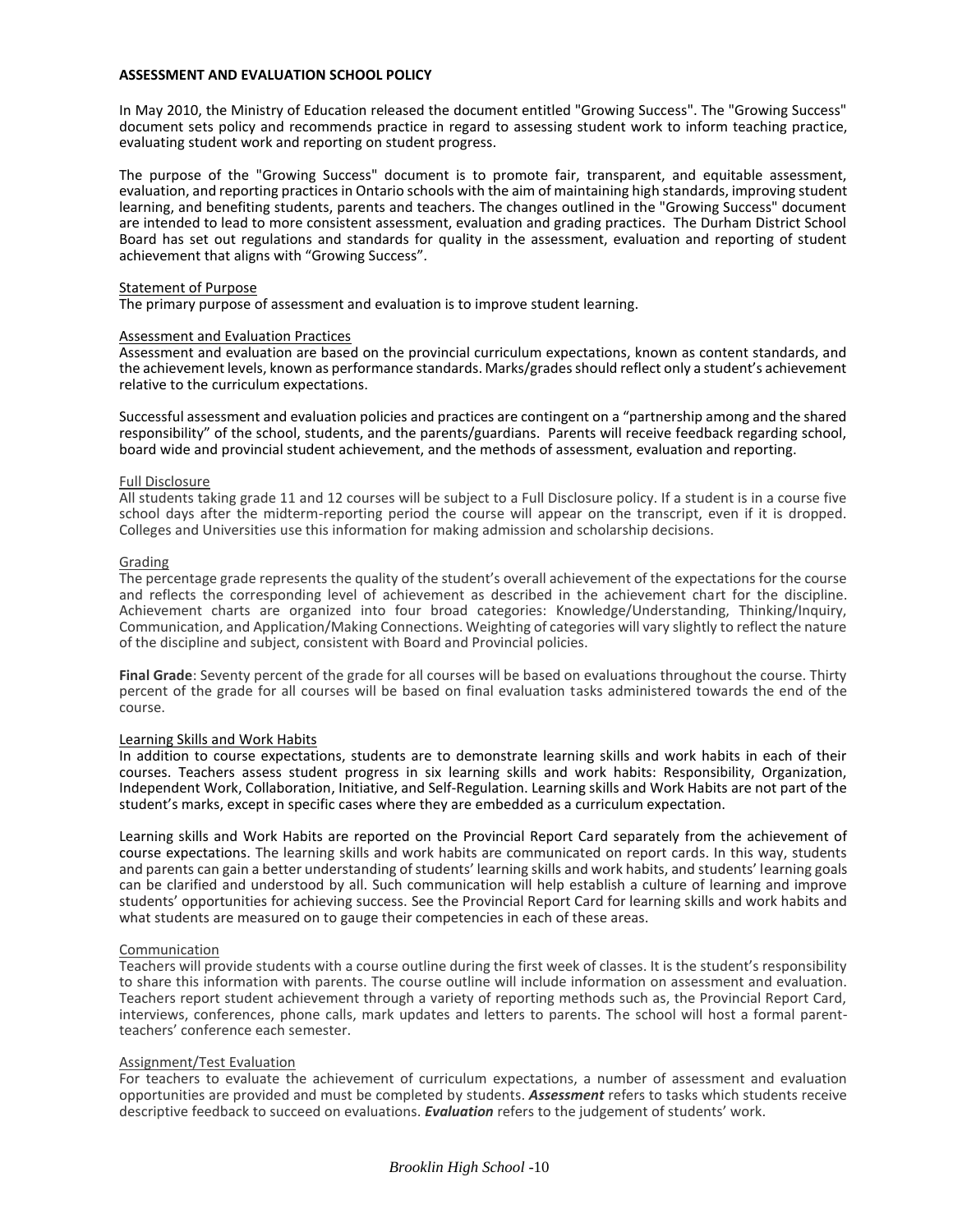#### Late and Missed Assignments

The Durham District School Board has set out regulations on late and missed assignments for implementation at the school level.

It is the teacher's responsibility to post assignments and due dates. It is the responsibility of the student to seek assistance from the subject teacher when he/she is unable to complete the assignment(s) on time. Where possible this should be done in advance.

Deadlines are critical to the learning process as they: impact on the student's ability to absorb new classroom material and/or understand course expectations (ultimately affecting the student's credit); are part of normal workplace life; are a reasonable workload management strategy for students and teachers; bring closure to the unit of work; and allow the class to move forward in the curriculum and address other expectations.

Students are responsible *not* only for their behavior in the classroom and the school but also for providing evidence of their achievement of the overall expectations within the time frame specified by the teacher, and in a form approved by the teacher. Students must understand that there will be consequences for not completing assignments for evaluation or for submitting those assignments late. Students must negotiate with their teacher when submitting late and missed assignments.

Where in the teacher's professional judgment it is appropriate to do so, a number of strategies **may** be used to help prevent and/or address late and missed assignments. These progressive strategies include:

- asking the student to clarify the reason for not completing the assignment;
- helping students develop better time-management skills;
- planning for major assignments to be completed in stages, so that students are less likely to be faced with an allor-nothing situation at the last minute;
- maintaining ongoing communication with students and/or parents about due dates and late assignments, and scheduling conferences with parents if the problem persists;
- referring the student to the Student Success team or teacher;
- taking into consideration legitimate reasons for missed deadlines;
- setting up a student contract;
- using counseling or peer tutoring to try to deal positively with problems;
- holding teacher-student conferences;
- reviewing the need for extra support for English language learners;
- reviewing whether students require special education services;
- requiring the student to work with a school team to complete the assignment;
- providing alternative assignments or tests/exams where, in the teacher's professional judgment, it is reasonable and appropriate to do so;
- deducting marks for late assignments.

It is expected that teachers and school teams will use a variety of strategies, as described above, to ensure that students submit their assignments for evaluation and meet timelines. Late and missed assignments for evaluation will also be noted on the report card as part of the evaluation of a student's learning skills and work habits. When appropriate, a student's tendency to be late in submitting, or to fail to submit, other assignments (including homework) may also be noted on the report card as part of the evaluation of the student's learning skills and work habits.

Some deadlines are negotiated; some are absolute. A parental and/or doctor note may be requested as part of the negotiation process. If a student chooses not to submit/complete work either on a negotiated or absolute deadline then that work may not be assessed or evaluated. In those cases, the student may receive a mark of zero or it may be deemed incomplete.

For Grades 9 and 10, the code "I" (incomplete) may be given as a mark to indicate that insufficient evidence is available to determine a percentage mark and the credit may be in jeopardy.

#### Tests

It is the responsibility of the teacher to inform the students in advance of test dates. Major test dates are to be posted three school days in advance. It is the student's responsibility to know test dates, to prepare, and to write the test on the set date. If a test is missed due to illness, or other legitimate reasons, it is the responsibility of the student to provide a note from parent and/or doctor to the teacher indicating the reason for the absence and the awareness that a test was missed. There are times when previously approved commitments conflict with scheduled tests i.e: co-curricular activities. It is the responsibility of the student to make alternate test date arrangements prior to the test with the subject teacher. A student will receive progressive discipline if he/she skips the class on the day the test was administered.

#### Final Course Evaluations/Examinations

Final course evaluations are compulsory. Students absent from final evaluations and/or examinations may receive a grade of zero or incomplete, as there would be insufficient evidence to base a mark/grade. There will be only one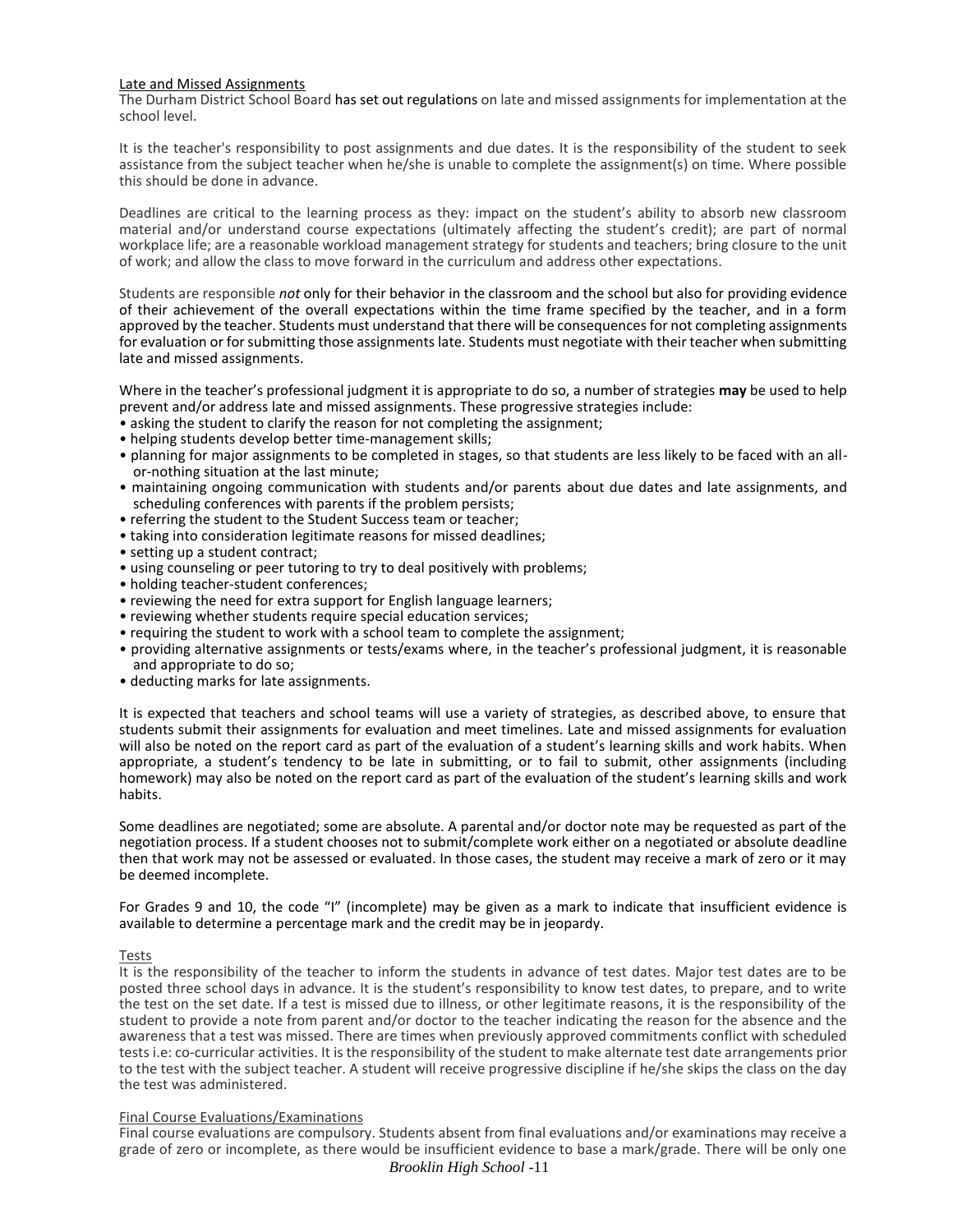set of formal examinations in each semester. These examinations are 1-2 hours in length. Since examinations may represent up to 30% of a student's final mark, all students are expected to write examinations.

#### Absence from Examination

If a student is absent for an examination, they must prove that the absence was unavoidable. In the case of illness, a doctor's statement is required stating *medically unfit for exams*. If necessary, the school will arrange alternate examinations for illness or family tragedy. In the case where the absence is deemed to be invalid, the exam mark shall be zero and incomplete. The report mark shall reflect its impact and the credit jeopardized.

#### Family Vacation

Examinations are clearly marked on the school calendar. Students are expected to write exams during these time periods. Alternate exam settings will not be arranged to accommodate family vacations, employment or other personal activities – the exceptions noted above. The school calendar is posted on the school website. In the case of prolonged absences, students are required to complete an extended absence form and consult with administration.

#### Suspension and Missed Assignments/Tests

It is the responsibility of the student to request alternate arrangements for missed tests or assignments, prior to the student's return to school. It is the responsibility of the teacher, based on individual student circumstances, to accommodate these requests.

#### Academic Integrity: Cheating/Plagiarism

Cheating and plagiarism are serious concerns. Plagiarism and/or cheating may result in a mark of zero or incomplete. Brooklin High School has set out clear guidelines which outline student expectations to prevent academic dishonesty. Students are expected to be honest and commit to **academic integrity**.

Plagiarism is defined as the use of the thoughts or ideas of someone else by a student without crediting the source. If you use part or all of any other person's book, essay, magazine article, chart drawing, diagram or any other piece of work in any of your assignments without proper acknowledgement, you are plagiarizing. Even with proper accreditation information must be paraphrased and reworded. Direct quotations should be used sparingly and must appear within quotation marks. If you submit an assignment written by anyone else (e.g., a relative, friend, or another student) or if you buy an essay or present information taken from the Internet as your own, you are plagiarizing. Plagiarized assignments may be given a mark of zero or incomplete and parents notified.

Cheating and/or copying answers from other students, referring to notes, books, laptop computers, cellular phones, or other programmable electronic devices, without written permission is prohibited. Using smart phones to discuss or obtain answers from another student, whether present in the classroom or not, is prohibited.

Plagiarism and cheating decisions will reflect the following four factors: the grade level of the student, the maturity of the student, the number and frequency of incidents and the individual circumstances of the student. Plagiarizing and/or cheating on a final summative assignment may incur a more serious consequence than a term assignment. A record of the plagiarism/cheating incident will be forwarded to school administration for record keeping and possible additional progressive discipline.

#### Honour Achievement

A student will be placed on the Brooklin High School Honour Roll if the student has an overall average of 80% or higher in the required number of credits.

Grade 09 overall averages are calculated on a minimum of 8 credits

Grade 10 overall averages are calculated on a minimum of 8 credits

Grade 11 overall averages are calculated on a minimum of 8 credits

Grade 12 overall averages are calculated on a minimum of 6 credits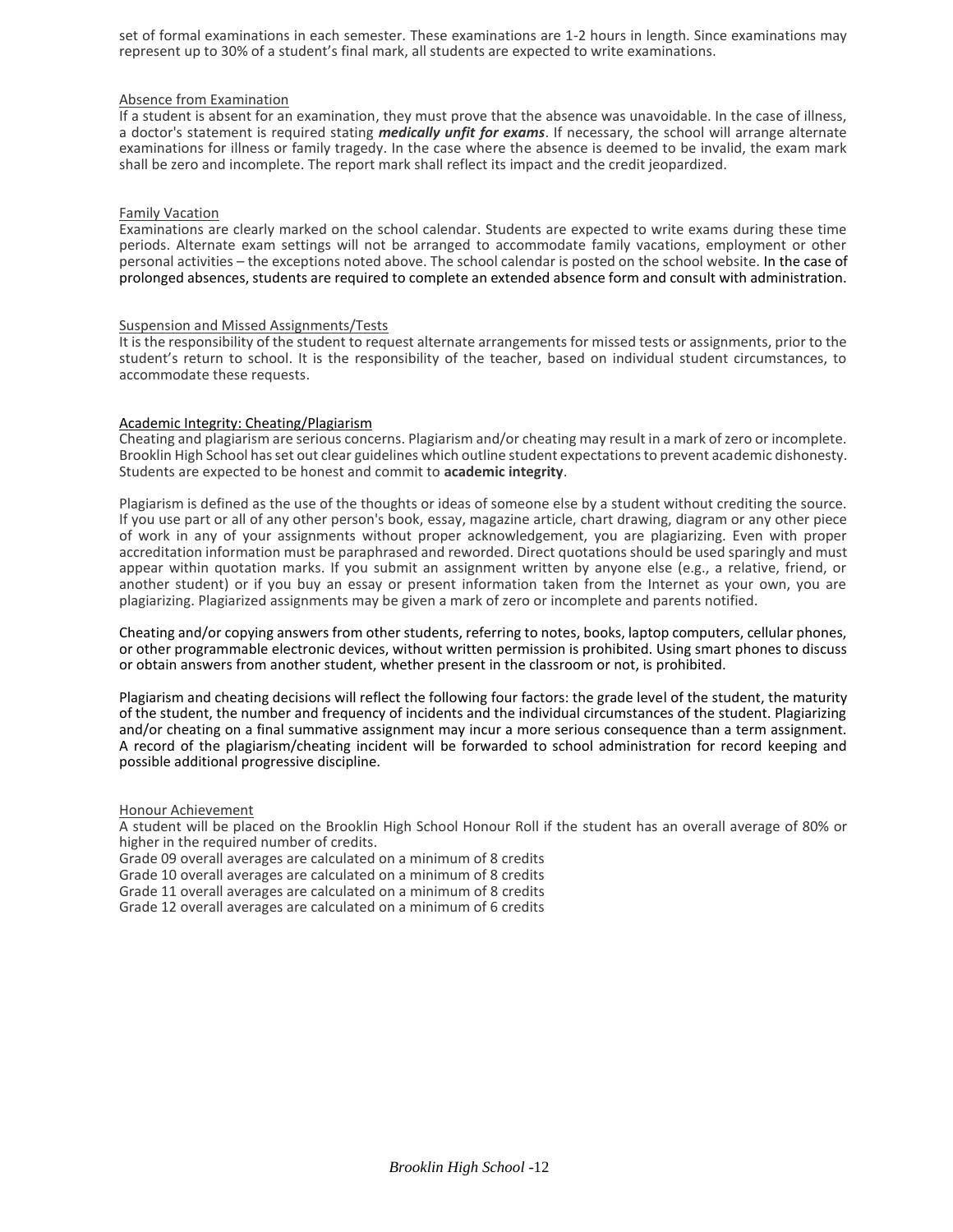#### **SCHOOL PROCEDURES**

#### Attendance

Regular class attendance is vital to the process of learning. Regular and punctual attendance in all classes is required for academic success and for the sake of the learning environment. Students who habitually miss class will suffer in the evaluation process because their participation and achievement cannot be fully assessed.

Absenteeism is a major cause of a lack of success at school. **Students who do not meet the 110 hours of class instruction may have the credit withheld**. High absence rates may be a result of participation in school-related activities or may be an indication of truancy. Students are not penalized for missing classes due to school approved activities; they are expected to consult with teachers in advance and complete work missed.

#### Absence from School

Students who are absent must bring a note from their parent(s) stating the date of the absence and the reason for the absence. This note should be brought to school the day of their return and given to the office. Parents can report absences in advance at 1 844 350 2646 by using the School Messenger Safe Arrival attendance system. Find information on our school website to assist. Excused and valid absences do not release the student from their academic responsibility. In the case of prolonged absences, students are required to complete an extended absence form. We expect parents to call when students are absent as it is imperative the office is kept informed.

#### Signing In and Out during the School Day

All students must report to the office if leaving school during the day. Unless a student is directed otherwise, a note or call from a parent is required to explain the reason for "signing out" during the day. The school will not release a student who cannot produce good reasons for departure. A student who has taken ill or has been injured must report to the office. Staff will contact the parents to make arrangements for signing out. **Once a student is signed out he/she must leave the school immediately.**

#### Signing-In During the School Day

All students arriving at school between the hours of 8:18 a.m. and 2:14 p.m. **must first** report to the office to sign in. Students may not use school facilities unless they are properly signed in.

#### Punctuality

Punctuality is imperative for proper conduct of classroom activities. Students must be on time and ready to participate both for their sake and for that of their classmates. Lateness for class for inappropriate reasons is not acceptable and is dealt with as a disciplinary matter by the teacher. Persistent lateness for school will result in progressive disciplinary action by the administration.

# Consequences for Poor Attendance

The following procedures apply to students who are *late* at any time of day. After five lates the following *may* occur:  $C_{\alpha}$ .  $\pm i \sqrt{2}$ 

| La LC U    | <b>Caucion</b>                                |
|------------|-----------------------------------------------|
| Late 7     | Caution and parent/guardian contact           |
| Late 8     | Letter to parent/guardian and counselling     |
| Late 9     | Detention and counselling                     |
| Late 10/11 | Parent/guardian contact                       |
| Late 12    | Formal suspension and parent/guardian contact |
|            |                                               |

#### Failure to Sign In/out

Students who fail to follow the sign-in/sign-out procedures face progressive consequences leading to suspension.

#### Truancy:

Truancy is absence from school without the approval of a school official, parent(s), or guardian(s). Truancy is a serious infraction of school rules and the Education Act. **Automated phones calls are made home, each day, for students who are truant.** Absences must be supported by appropriate documentation. Credits may be withheld if students do not meet Ministry of Education requirements. The following procedures may apply for truant students:

Skip 1 and contact with parent/guardian/guardian

- Skip 2 Caution, detention(s) and discretionary contact with parent/guardian
- Skip 3 Caution, detention(s) and contact with parent/guardian
- Skip 4 Formal Suspension of one day and parent/guardian contacted
- Skip 5 Formal Suspension of three days and parent/guardian contacted

Failure to attend classes, persistent lates, and failing to sign in/out will result in progressive school consequences leading to suspension.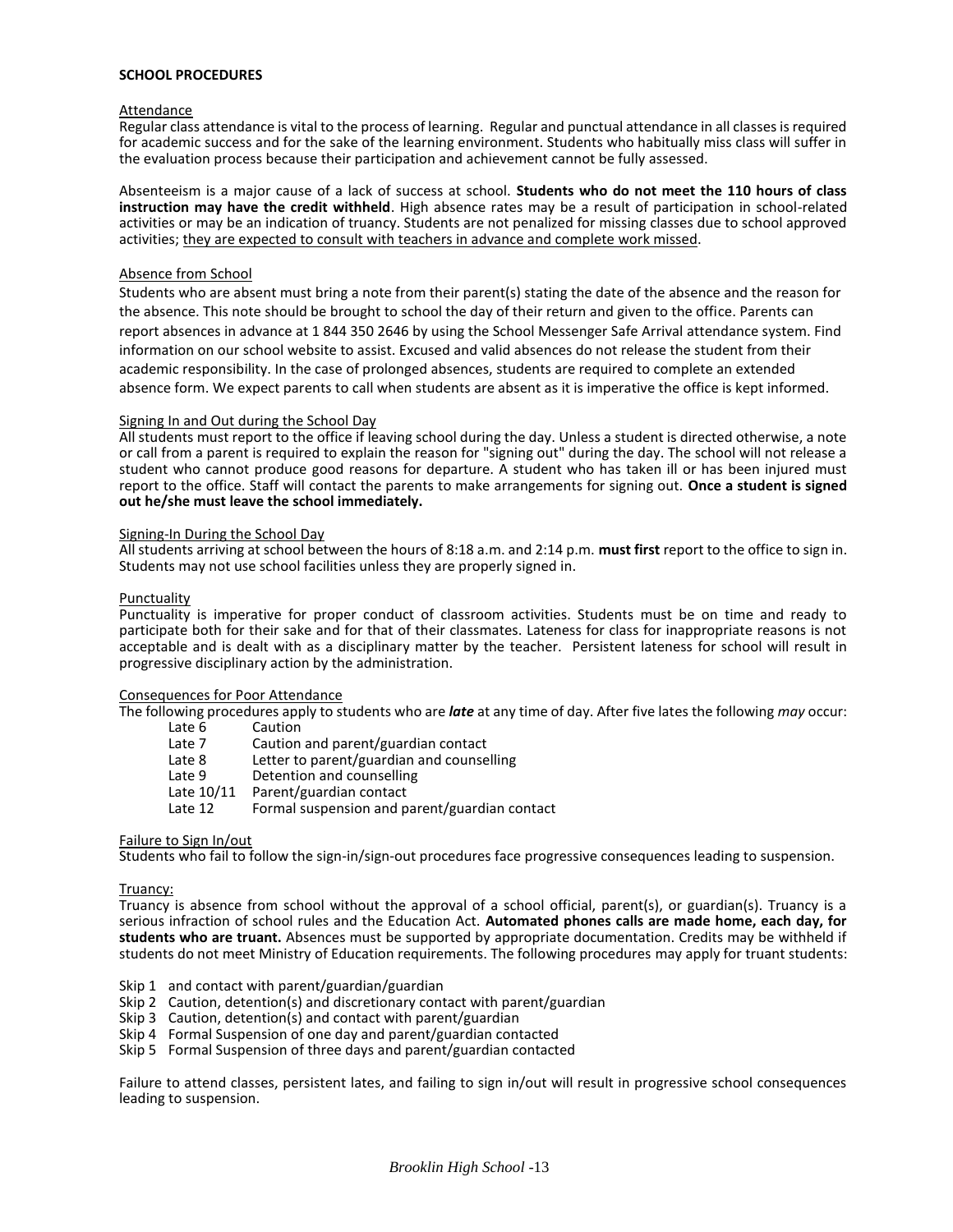#### Cafeteria

Cafeteria supervisors and students appreciate your cooperation in:

- depositing all lunch litter in waste containers and recycle bins;
- leaving table and floor around you in a clean condition;
- not consuming food or drinks outside of designated eating areas except for classrooms supervised by a teacher for meetings or club activities;
- not loitering in doorways of the cafeteria or condiment stand/microwave area;
- not bringing sporting or outdoor equipment to the cafeteria;
- not accessing cafeteria servery during class time.

### Computer Information Technology and Internet Use

The Durham District School Board's computing and information technology facilities and resources are made available to students in support of their learning, research requirements and career preparation. Use of the computer and information technology facilities and resources of the DDSB shall be governed by all relevant federal (e.g., Copyright), provincial (e.g. Education Act), DDSB (Policies and Procedures), and local school (e.g., School Code of Behaviour) laws and regulations. Use of DDSB computing and information technology facilities and resources for the illegal, political or private commercial purposes is strictly prohibited. The onus is on the user to know and to comply with these laws and regulations. Access to computers and the Internet is considered a privilege. Anyone found accessing computers or the Internet in an inappropriate way will receive school consequences and may face legal intervention. School discipline may involve a loss of computer privileges, a suspension or expulsion from school or restitution for damage or destruction of school computer equipment. Legal action may result in charges being laid by provincial or federal authorities. Students and staff will be asked to review the DDSB's *Secondary School Acceptable and Safe Use Procedure* for *Computing and Information Technology Facilities and Resources* and must sign an acknowledgement form. Students must have this form signed by a parent or guardian. Inappropriate use would include the following:

- harassment of others
- destruction or damage or changing of equipment
- appropriation of data or software
- unauthorized monitoring of electronic communication
- unauthorized use of other's access codes
- violation of copyright and software licence agreements
- academic dishonesty
- violation of another's privacy
- violation of computer security systems
- viewing and/or importation of pornographic, racist, illegal or private documents
- incurring costs to the school through use of telecommunication systems without prior approval

Neither the school's network nor the broader Internet (whether accessed on campus or off campus, either during or after school hours) may be used for the purpose of harassment. All forms of harassment in cyberspace often called cyber-bullying, are unacceptable. Bullying in any form will be subject to school consequences and may result in suspension.

#### Crime Stoppers

A student who wishes to anonymously report information about crime in the school may call the Crime Stoppers community telephone hotline, 1-800-222-8477 (TIPS). This line is answered 24 hours a day, seven days a week. Crime Stoppers does not use call display. You never have to give your name, meet with police or go to court. Callers may be eligible for a cash reward.

#### Detentions

Detention(s) takes priority over extra-curricular activities. No food is allowed in detention room and students are expected to bring meaningful work. Regular classroom behaviour is required. Failing to serve a detention may result in a suspension. Detentions are served in Rm 107 from 11:00 - 11:15 a.m.

#### Dress Code

The school dress code assists in the creation of a safe, equitable, welcoming, respectful and inclusive learning environment. For Field Trips or other school related activities, students must follow the School Code of Conduct and dress code or as stated on the trip permission form. For safety reasons, in labs or technology classes, there cannot be open toe footwear.

Inappropriate clothing options may include:

- Clothing that promotes /symbolizes illegal activity (including gang activity) or drugs or alcohol or their use
- Clothing that promotes, symbolizes or incites hate, discrimination, bias, prejudice, profanity, pornography, incites harassment or bullying, threatens harm to the safety of self or others or that includes offensive (e.g. sexist, racist, homophobic, anti-indigenous, anti-Black, anti-Semitic, Islamophobic, etc.) images or language
- Clothing (tops) that exposes nipples
- Clothing (bottoms) that expose groin and/or buttocks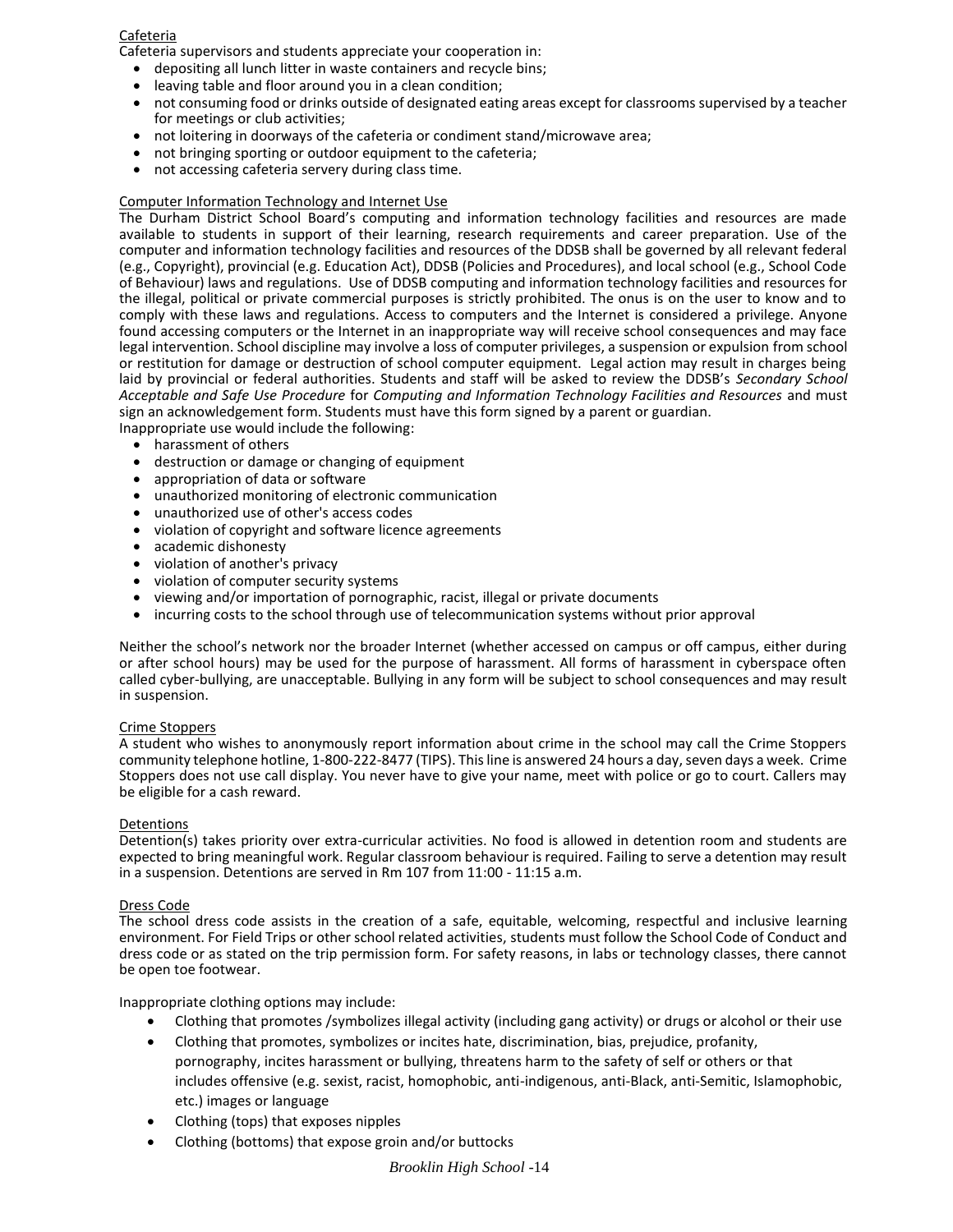- Clothing (mask/scarf) that obscures the face (unless required to meet human rights related needs or accommodations)
- Undergarments as outerwear
- Transparent clothing that fully exposes undergarments
- Swimwear unless required for curricular or co-curricular approved activities

There will be progressive school consequences leading to suspension for not adhering to school dress code.

#### Elevator

The school elevator is only for students who need assistance due to a physical disability, either temporary or prolonged. Students require permission from the office to use the elevator.

### Full Time Status

Brooklin High School recommends full time registration. A full-time workload prepares pupils for the rigours of college/university studies or for the workplace, and a higher credit count gives students more options for the future. Part-time schedules will be approved on a case by case basis and require medical documentation.

#### Halloween Costumes

Students may be permitted to wear costumes on Halloween as part of a Student Parliament initiative if students are recognizable and providing there are no replica weapons, no face masks, no sunglasses, no offensive costumes and no coloured contact lenses worn. All Halloween costumes must meet the School Dress Code.

#### Identification

Students, who refuse to identify themselves, or give false identification when requested by staff, may be suspended.

#### Laser Pointers and other Nuisance Items

The Durham District School Board has banned laser pointers from all schools. If you bring a laser pointer or other nuisance items to school, then they may be confiscated, and you may face a suspension. Other nuisance items include air horns, megaphones and any other items deemed a nuisance to teaching and learning.

#### Loitering

In the interest of student safety, students are prohibited from loitering in or near the driveway entrances to the school grounds. Students may not loiter on sidewalks, the athletic fields/surrounding area, or the ramp to the track. **Students are not to loiter in school past 2:35 pm.** Students who remain at school after dismissal must be involved in a supervised activity. Brooklin High School students should not loiter in the surrounding neighbourhood nor on sidewalks restricting public access.

#### Portable Electronic Devices

Students are expected to use personal electronic devices responsibly for educational purposes as deemed by school staff. Personal electronic devices are permitted outside of class time; during class times, personal electronic devices and headphones may be used at the discretion of the teacher. Portable speakers are not permitted inside the school. Personal electronic devices have potential to disrupt and interfere with teaching and learning. Please ensure your device is on silent mode. There will be progressive school consequences leading to suspension for not adhering to this policy.

The school cannot assume the liability or responsibility for lost or stolen personal electronic devices. As per the Durham District School Board, "On-line activity by staff, students and parents/guardians that is directly or indirectly related to the school should comply with the School Code of Conduct, in particular that a school is a place that promotes responsibility, respect, civility and safety in the teaching and learning environment. The taking of photos, filming or recording, or the broadcasting of live audio and/or video, while at school or at a school related activity, is prohibited unless approved by the DDSB (or school), and/or where proper consents have been obtained, as may be appropriate." The use of cameras, filming and/or recording is strictly prohibited in washrooms and change rooms.

#### Reporting To the Office

When instructed by staff to report to the office a student must comply; failure to do so may result in suspension.

#### **School Bus Transportation Instructions**

School buses are considered school property and all school rules apply to behaviour on them. If you ride a school bus, you are under school jurisdiction on the bus, and you must behave accordingly. Students are requested to observe the following rules as per Durham District School Board Transportation policy: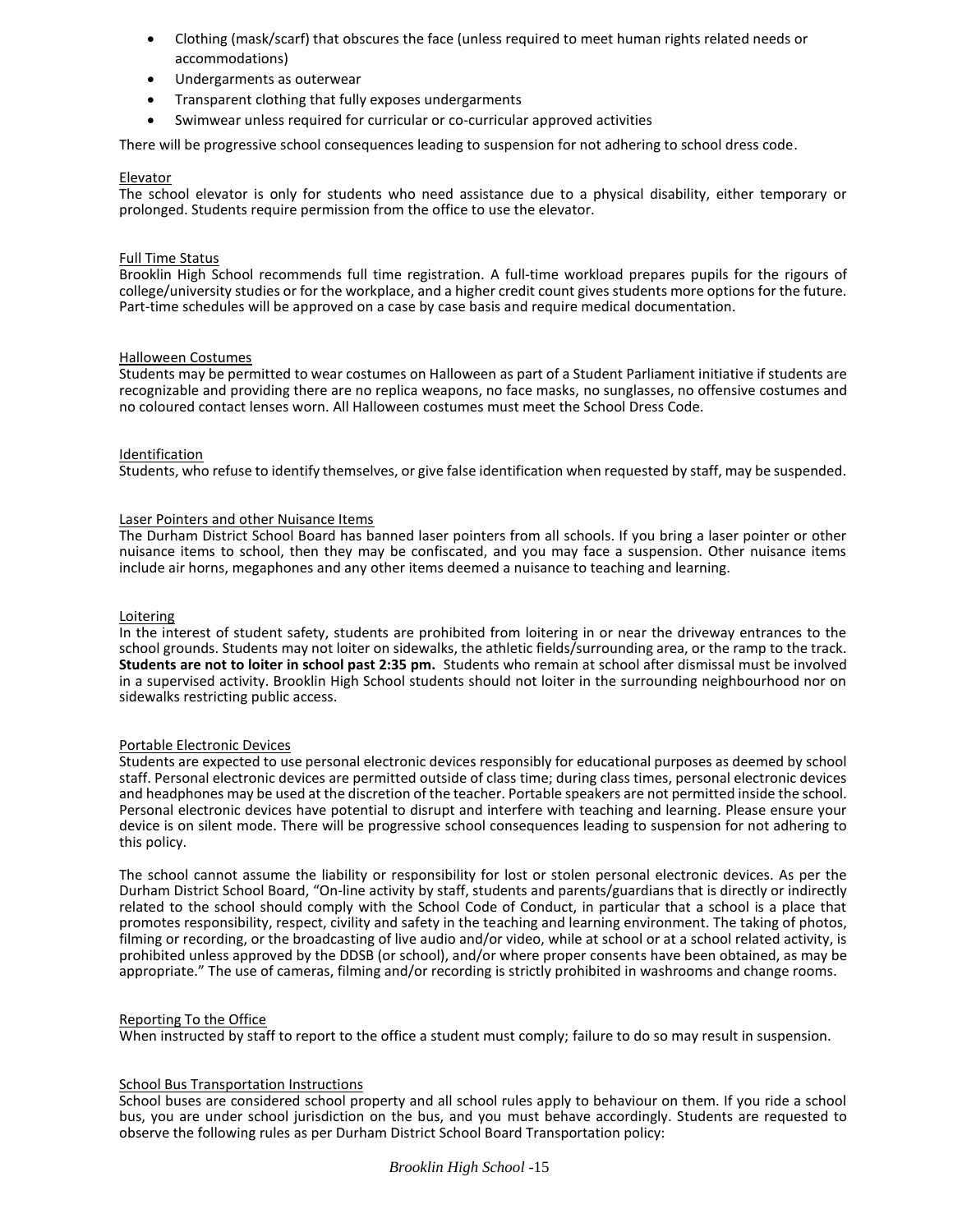- Be at pick up points prior to scheduled arrival of the bus.
- Follow recommended procedures when crossing the road.
- Stand in an orderly line until the bus comes to a full stop.
- Do not push or shove when boarding or leaving the bus.
- Remain seated and do not distract the driver.
- Keep feet under the seats and bags out of the aisle.
- Do not tamper with emergency door, or equipment.
- Keep hands, heads and arms inside the bus.
- Do not throw anything in, out of, or at the bus at any time.
- Smoking and/or vaping is prohibited on all school buses.
- Do not fight or use obscene language on the bus.
- No consumption of food or drink on school bus.
- Use the containers provided for any debris.
- Student(s) responsible for wilful damage will be held responsible and remuneration for damage will be sought.
- The bus driver is in complete charge of the bus and will report any misconduct.
- **A student may be denied the privilege of riding the bus for not observing regulations and instructions.**
- Students are picked up and dropped off on Brooklin High School property. There are no other entries or drop off points for students.

#### School Bus Cancellation

Parents can contact the automated line at 1-866-908-6578 or 905-666-6979 or Durham Student Transportation Services (www.dsts.on.ca). Notification regarding the cancellation of student transport services or the closure of schools will be made by the Director prior to 7am and broadcasted by:

| CFRB 1010AM | 680AM   | CHFI 98  | CISS 92.5 FM | CHUM 1050 | <b>CITYTV</b> |
|-------------|---------|----------|--------------|-----------|---------------|
| CKDO 1350   | KX96 FM | MIX 99.9 | Magic 94.9   | CFTO      | Jammin 105.9  |

#### School Dances – **Due to COVID there will be no school dances for the 2021-2022 School Year**

- All students must have a Student ID Card and must bring it to the dance to be admitted.
- No smoking and/or vaping is permitted at dances.
- Coats and bags must be placed in the designated area.
- All lockers are out of bounds. Students are strongly discouraged from bringing valuables to the dance. The school will not be responsible for student property that is lost or missing.
- Once leaving the dance you may not re-enter.
- There will be cut off time after which no one will be admitted to the dance. If it is necessary for a student to arrive after the designated time (work commitment) his/her ticket must be signed by an administrator by 2:35 p.m. on the day of the dance.
- Anyone consuming any amount of alcohol before the dance will not be admitted.
- Any student who is found to have been under the influence of drugs or alcohol prior to or during the dance will be suspended from school; may not be allowed to attend further school dances; parents will be contacted; charges may be laid.
- Any student in possession of drugs/alcohol at the dance will be suspended from school.
- Students allowed in a Brooklin High School dance are current BHS students; there are no guests allowed to school dances at Brooklin High School.

#### Skateboards, Long Boards and Roller Blades

The use of these items is not allowed on Brooklin High School property. While on school property, these items are to be stored in lockers. Skateboards cannot be brought to class or on the school bus nor left in the hallway.

#### **Snowballs**

Throwing snowballs is not permitted and may result in suspension.

#### Special Medical Requirements

Parents must inform the school of the special medical requirements of students; e.g., EPIPEN. A student who requires a Medical Alert bracelet must wear it at all times.

#### Student Parking

Parking is designated for Grade 12 students only. Students must apply for a parking permit to park on school property. Student parking is limited to the west parking lots and 77 spots. The parking lot is out of bounds during class time. Students are not allowed to sit in parked vehicles during spare periods or at lunch time. All vehicles are left at the owner's risk. Students are expected to drive on school property in a safe and responsible manner. Students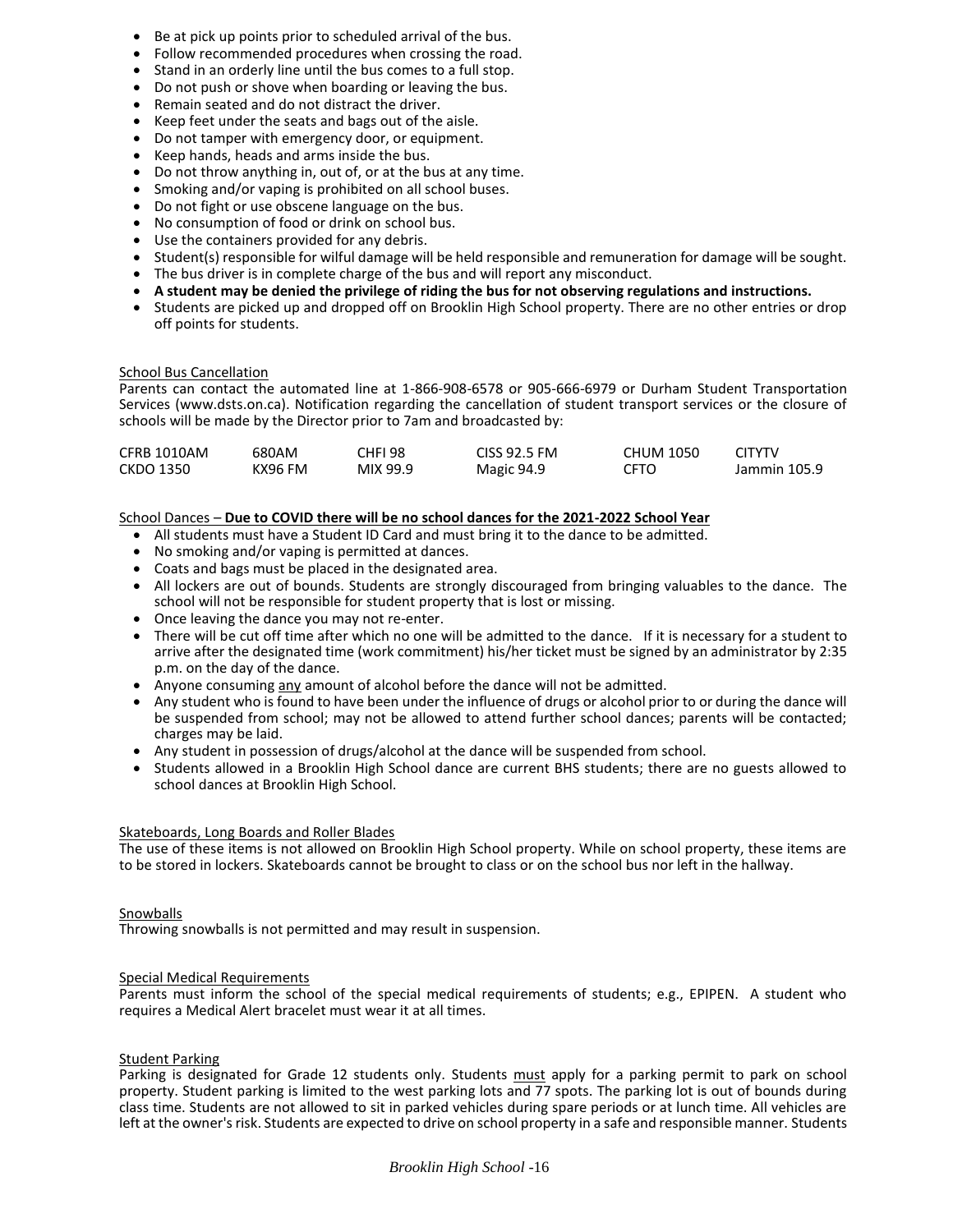are encouraged to walk, bike and skate to their community school. Students are encouraged to use public transit and/or carpool.

#### Study Period

Senior students with a study period may leave the school property or go to Library Commons within 5 minutes of the period start. Students must not loiter in the halls or teaming tables on the second floor and/or disturb other classes. **STUDENTS ARE STRONGLY ENCOURAGED TO LEAVE SCHOOL PROPERTY DURING THEIR STUDY PERIOD to assist in facilitating social distancing.**

### Tobacco: Prohibiting Smoking, Use of Tobacco and Associated Devices

The DDSB is responsible to work with the Durham Region Health Department to enforce the Smoke-Free Ontario Act and promote healthy lifestyle choices. Smoking, use of tobacco and associated devices, including, but not limited to, e-cigarettes, vaping devices, water pipes, hookahs, chewing tobacco and herbal cigarettes are prohibited by any person on school property at any time. Students who smoke/vape must do so 20 meters away from school property. There is no smoking and/or vaping between or during classes. Students who do not abide by these rules face progressive school consequences leading to suspension and legal penalties as the Tobacco Enforcement Officer may be involved and has the authority to issue a summons that may result in fines:

- Supplying tobacco to someone who is under 19 years of age is prohibited and could cost you \$490.
- Supplying e-cigarettes to someone who is under 19 years of age is prohibited and could cost you \$305.
- Smoking/holding lighted tobacco anywhere on school property could cost you a minimum of \$305 to a maximum of \$5,000.

#### Valuables

**Students are discouraged from bringing valuables to school.** Students should **not** leave valuable items or money in their locker or in gym change rooms. The school cannot be responsible for lost or stolen property.

#### Video Surveillance System

Security cameras are in operation for safety of students, staff and visitors. Persons on school premises are subject to video recording.

#### Washrooms

To avoid missing valuable class time, students are expected to use the washroom before school, during lunch hour and between classes. Students may be excused at the teacher's discretion, using a classroom log. Medical conditions need to be documented and brought to attention of school administration.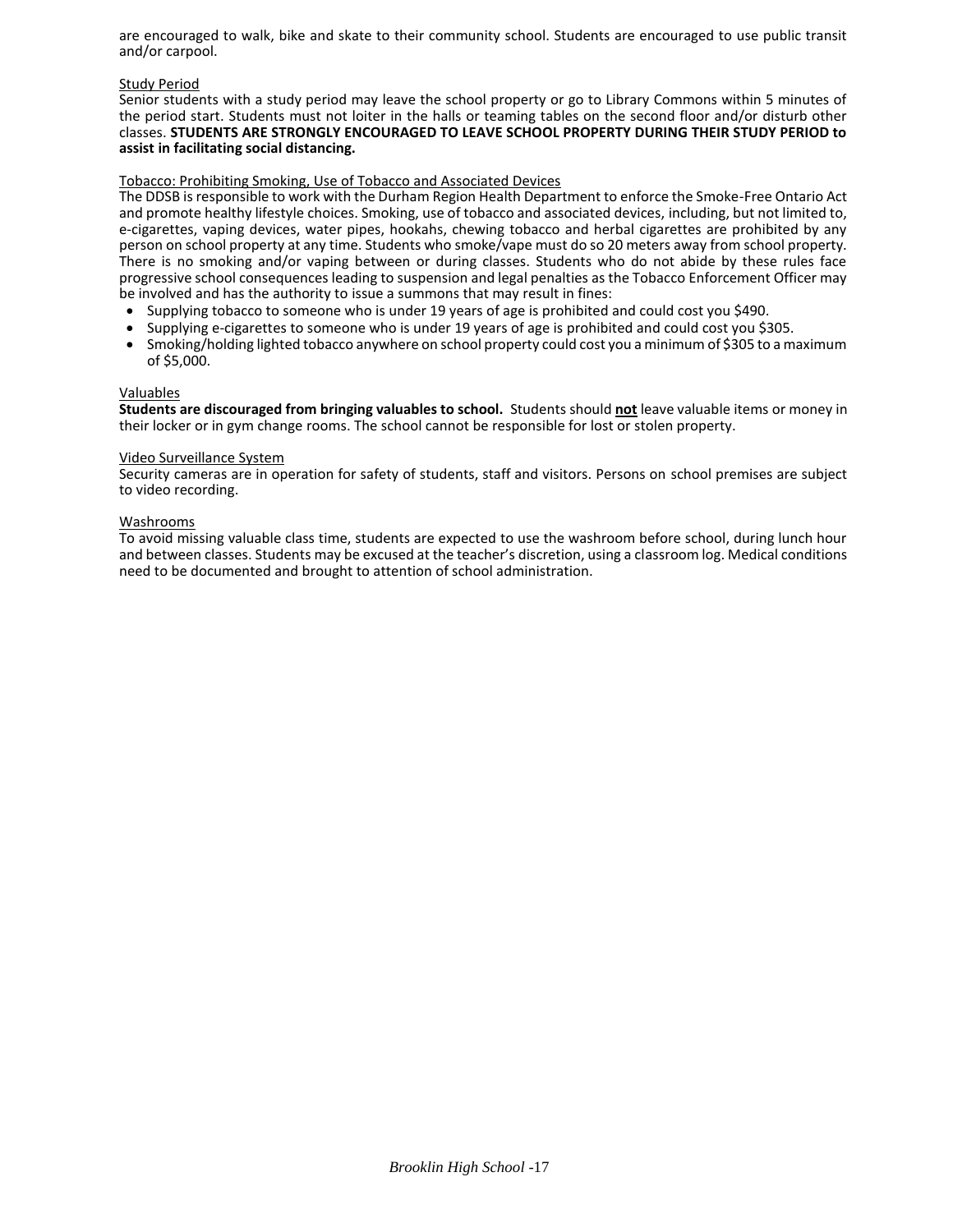#### **Durham District School Board Code of Conduct, and Discipline for Students**

The Durham District School Board is committed to the development of positive school climates in schools in which all members of the school community have the right to be safe, feel safe, included, accepted, and actively promote positive behaviours and interactions.

### **1.0 Introduction**

A school should be a place that promotes responsibility, respect, civility and academic excellence in a safe learning and teaching environment. A positive school climate exists when all members of the school community feel safe, included, and accepted, and actively promote positive behaviours and interactions. Building and sustaining a positive school climate is a complex challenge requiring evidence-informed solutions. A Whole-School Approach, which involves all members of the school community working collaboratively, is also important in supporting efforts to ensure that schools are safe, inclusive, and accepting. It is an effective approach to making systemic changes that will benefit all students and the broader community.

All students, parents, teachers and other school staff have the right to be safe, and feel safe, in their school community. With this right comes the responsibility to contribute to a positive school climate. The promotion and use of strategies and initiatives in the areas of Student Success, Self-Regulation and Character Trait development, along with the employment of prevention and early intervention strategies to address inappropriate behaviour, fosters a positive school climate that supports student achievement and the well-being of all students.

The provincial Code of Conduct sets clear provincial standards for behaviour. These standards of behaviour apply to students whether they are on school property, on school buses, at school-related events or activities, in before and after school programs, or in other circumstances that could have an impact on the school climate. They also apply to all individuals involved in the publicly funded school system – principals, vice-principals, teachers, early childhood educators, other school staff, parents, school bus drivers, volunteers, and community groups.

Responsible citizenship involves appropriate participation in the civic life of the school community. Active and engaged citizens are aware of their rights, but more importantly, they accept responsibility for protecting their rights and the rights of others.

The Code of Conduct for the Durham District School Board reflects the provincial Code of Conduct.

#### **2.0 The Development or Revisions of Local Codes of Conduct in Schools**

The Durham District School Board encourages and supports prevention and intervention strategies to address inappropriate behaviour included in Codes of Conduct developed by schools. A school principal shall establish a local Code of Conduct governing the behaviour of all persons in the school (e.g., parents, students, staff, visitors, volunteers), and the local code shall be consistent with the provincial and School Board Codes of Conduct.

In developing or reviewing the School Code of Conduct, the principal must take into consideration the views of the School Community Council and Student Council or equivalent student body representative if Student Council is not present. In addition, the principal should:

- seek input from a diverse group of students within the school, including but not limited to; Student Leadership groups, Student Ambassadors, Athletic Council, Sexuality and Gender groups, Indigenous Student Groups, any other student group within the school community
- include procedures and timelines for review, in accordance with school board policy;
- post the School's Code of Conduct on the school website or, if the school does not have a website, make the Code of Conduct available to the public in another appropriate manner;
- develop a communications plan that outlines how these standards will be made clear to everyone, including parents whose first language is a language other than English or French.

If the Board enters into an agreement with a third party with respect to rental of school space, the board must include in the agreement a requirement that the other party follow standards that are consistent with the provincial Code of Conduct.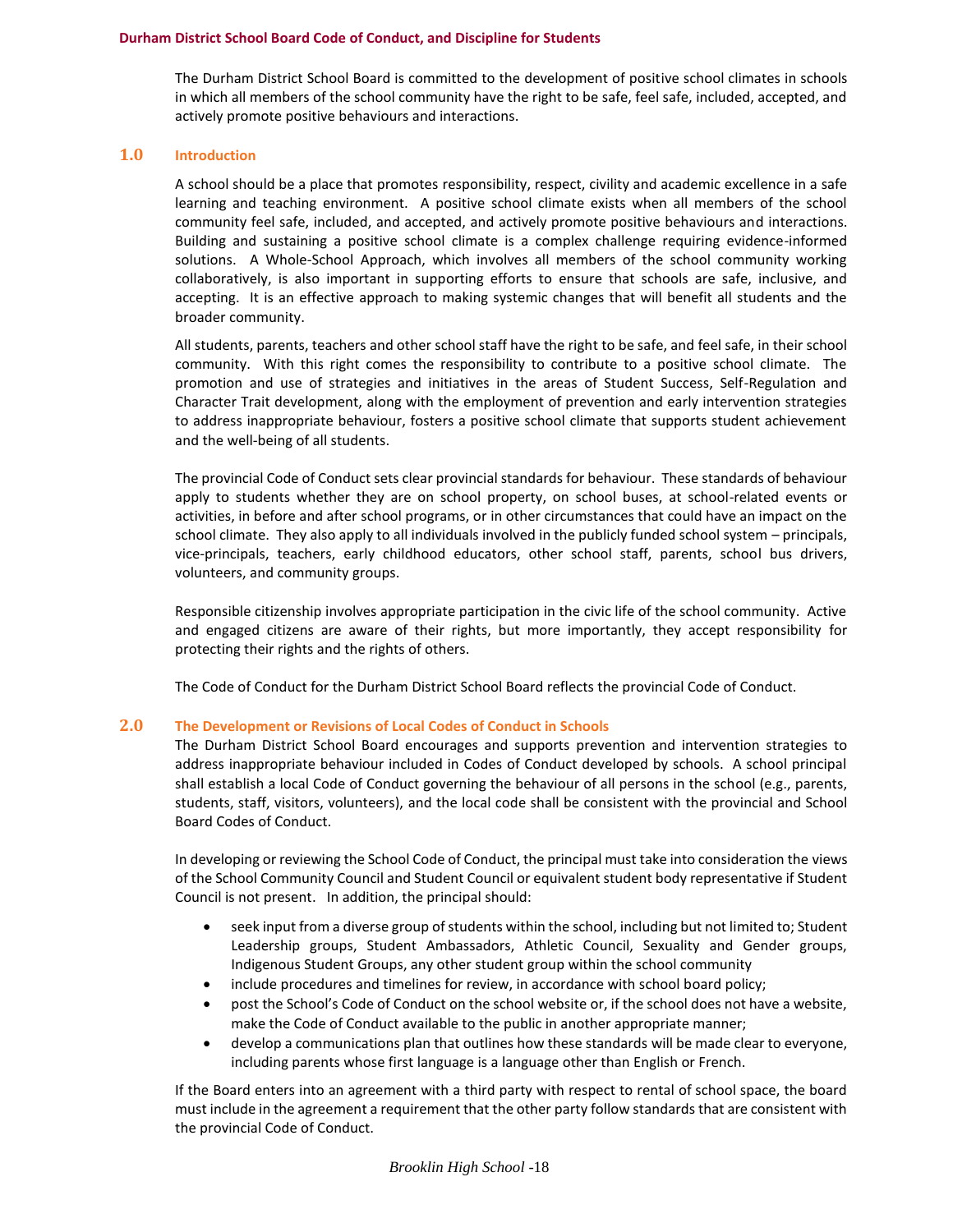# **3.0 Purpose of The Code**

The purpose of this provincial Code of Conduct is as follows:

- 1. To ensure that all members of the school community, especially people in positions of authority, are treated with respect and dignity.
- 2. To promote responsible citizenship by encouraging appropriate participation in the civic life of the school community.
- 3. To maintain an environment where conflict and difference can be addressed in a manner characterized by respect and civility.
- 4. To encourage the use of non-violent means to resolve conflict.
- 5. To promote the safety of people in the schools.
- 6. To discourage the use of alcohol, illegal drugs and, except by medical cannabis user, cannabis.
- 7. To prevent bullying in schools.

#### **4.0 Standards of Behaviour**

All School Codes of Conduct shall include the provincial and Durham District School Board Standards of Behaviour and must comply with all federal, provincial and municipal laws and regulations.

#### *Respect, Civility, and Responsible Citizenship*

All members of the school community must:

- respect and comply with all applicable federal, provincial, and municipal laws;
- demonstrate honesty and integrity;
- respect differences in people, their ideas, and their opinions;
- treat one another with dignity and respect at all times, and especially when there is disagreement;
- respect and treat others fairly, regardless of race, ancestry, place of origin, colour, ethnic origin, citizenship, creed, sex, sexual orientation, gender identity, gender expression, age, marital status, family status, or disability;
- respect the rights of others;
- show proper care and regard for school property and the property of others;
- take appropriate measures to help those in need;
- seek assistance from a member of the school staff, if necessary, to resolve conflict peacefully;
- respect all members of the school community, especially persons in positions of authority;
- respect the need of others to work in an environment that is conducive to learning and teaching;
- not swear at a teacher or at another person in a position of authority.

# *Safety*

All members of the school community must not:

- engage in bullying behaviours;
- commit sexual assault;
- traffic in weapons or illegal drugs;
- give alcohol or cannabis to a minor;
- commit robbery;
- be in possession of any weapon, including firearms;
- use any object to threaten or intimidate another person;
- cause injury to any person with an object;
- be in possession of, or be under the influence of alcohol, cannabis (unless the individual has been authorized to use cannabis for medical purposes), and illegal drugs;
- provide others with alcohol, illegal drugs, or cannabis (unless the recipient is an individual who has been authorized to use cannabis for medical purposes);
- inflict or encourage others to inflict bodily harm on another person;
- engage in hate propaganda and other forms of behaviour motivated by hate or bias;
- commit an act of vandalism that causes extensive damage to school property or a property located on the premises of the school.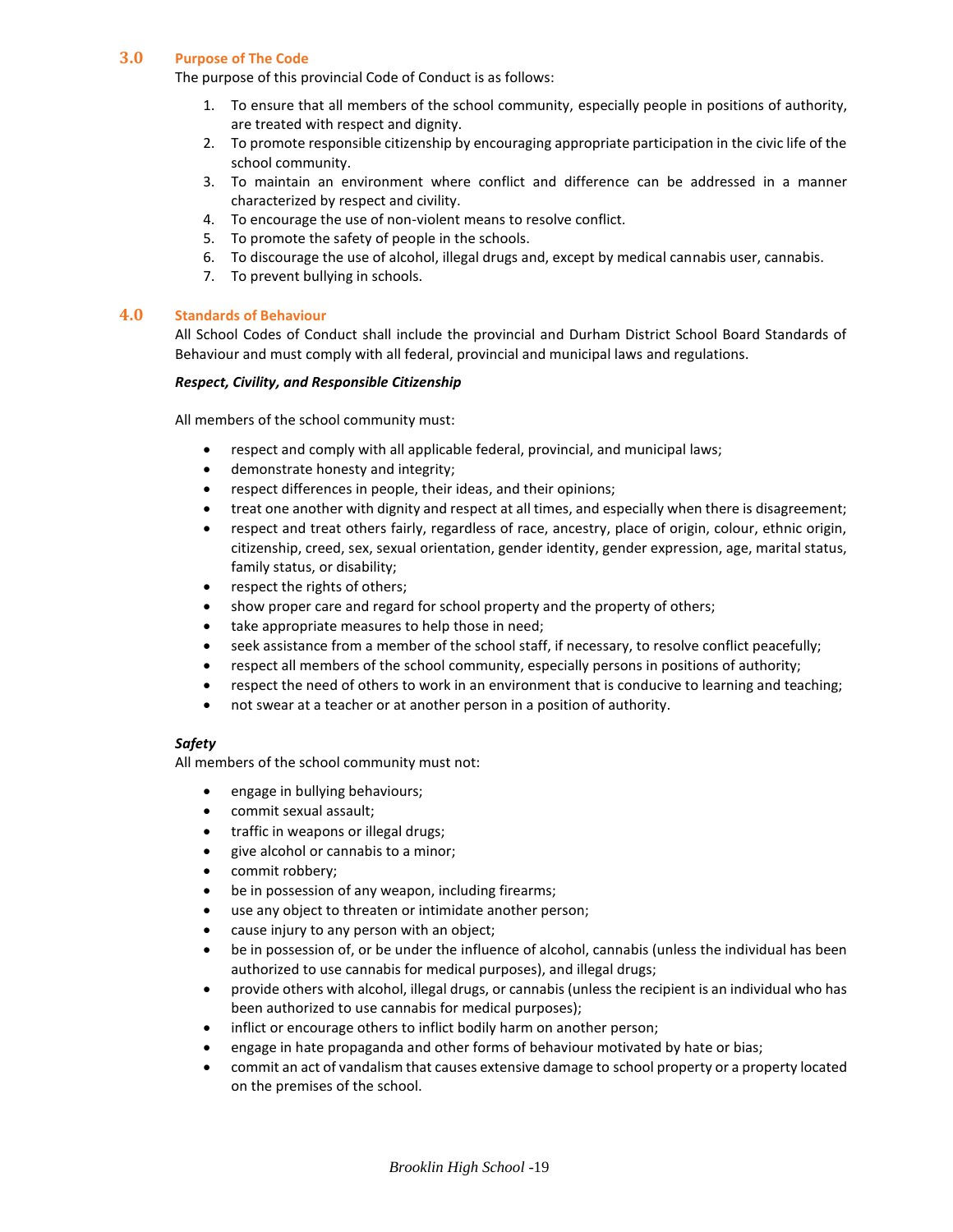### **5.0 Promoting and Supporting Positive Student Behaviour**

The Durham District School Board acknowledges the importance of actively promoting and supporting appropriate and positive student behaviours that contribute to and sustain a safe, inclusive, and accepting learning and teaching environment in which every student can reach their full potential. Ontario's curriculum is integral to supporting students in developing positive behaviours.

A Whole-School Approach, which involves all members of the school community working collaboratively, is also important in supporting efforts to ensure that schools are safe, inclusive, and accepting.

The school climate may be defined as the learning environment and relationships found within a school and school community. A positive school climate exists when all members of the school community feel safe, included, and accepted, and actively promote positive behaviours and interactions. Principles of equity and inclusive education are embedded in the learning environment to support a positive school climate and a culture of mutual respect. A positive school climate is a crucial component of the prevention of inappropriate behaviour.

Programs and activities that focus on the building of healthy relationships, a safe, inclusive, and accepting learning environment, character development, and positive peer relations provide the foundation for an effective continuum of strategies within a school and school-related activities. These supportive strategies and empowerment programs are the basis for creating a positive school climate.

### **6.0 Roles and Responsibilities**

The Durham District School Board accepts the provincial direction on individual roles and responsibilities: **School Boards** 

School boards provide direction to their schools to promote student achievement and well-being and to ensure opportunity in the education system. It is the responsibility of school boards to:

- develop policies that set out how their schools will implement and enforce the provincial Code of Conduct and all other rules that they develop that are related to the provincial standards that promote and support respect, civility, responsible citizenship, and safety;
- establish a process that clearly communicates the provincial Code of Conduct and school board codes of conduct to all parents, students, principals, teachers, other school staff, and members of the school community in order to obtain their commitment and support
- review these policies regularly with those listed above and revise them as necessary;
- seek input from School Community Councils, as well as from the DDSB Parent Involvement Committees, DDSB Special Education Advisory Committee, DDSB Indigenous Education Advisory Council and DDSB Student Senate;
- develop effective intervention strategies and respond to all infractions related to the standards for respect, civility, responsible citizenship, and safety;
- provide opportunities for all of the staff to acquire the knowledge, skills, and attitudes necessary to promote student achievement and well-being in a safe, inclusive, and accepting learning environment.

Wherever possible, boards should collaborate to provide coordinated prevention and intervention programs and services and should endeavor to share effective practices.

#### **Principals and Vice-Principals**

Under the direction of their school boards, principals take a leadership role in the daily operation of a school. They provide this leadership by:

- demonstrating care for the school community and a commitment to student achievement and well-being in a safe, inclusive, and accepting learning environment;
- holding everyone under their authority accountable for their own behaviour and actions;
- empowering students to be positive leaders in their school and community;
- communicating regularly and meaningfully with all members of their school community.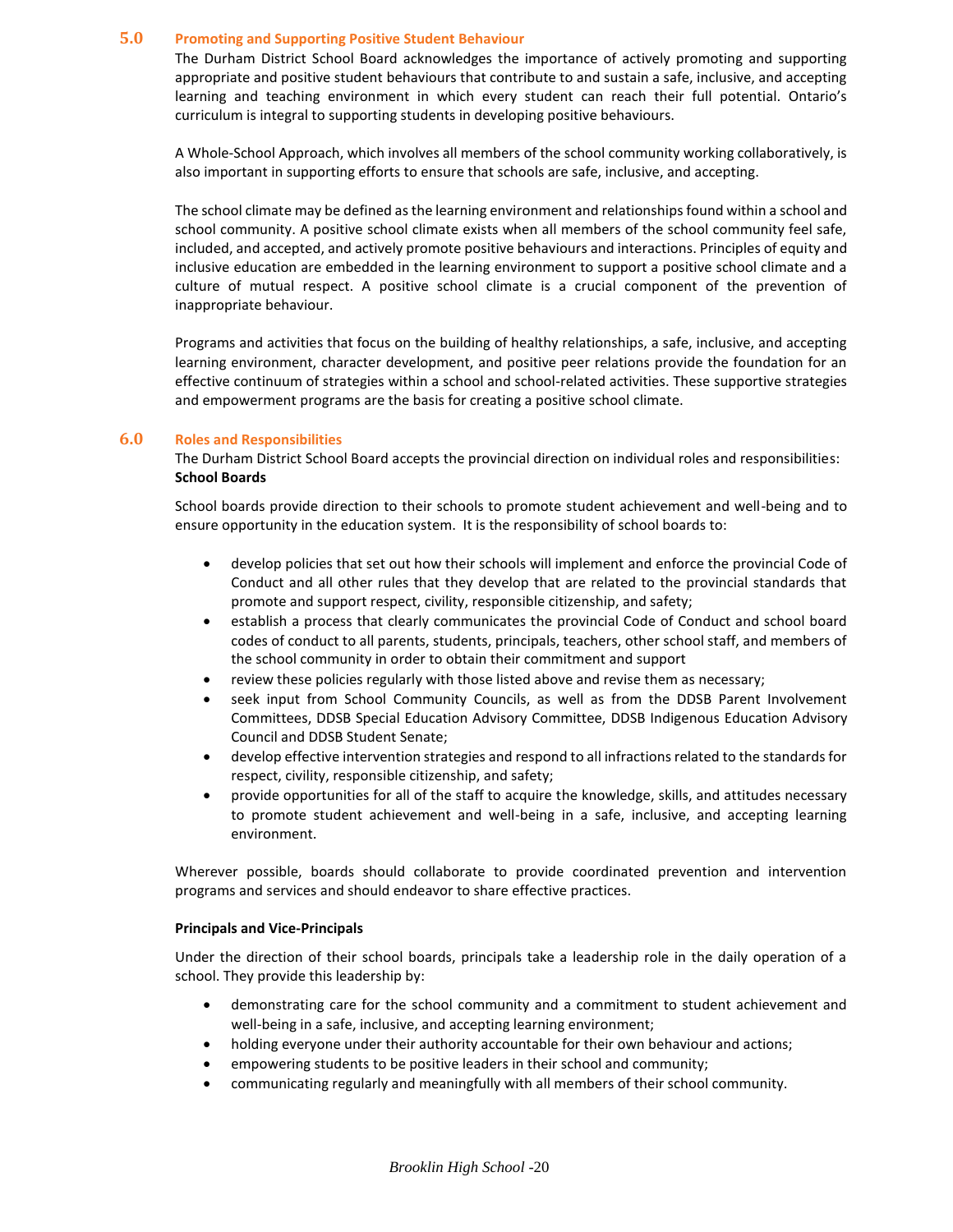#### **Teachers and Other School Staff**

Under the leadership of their principals, teachers and other school staff maintain a positive learning environment and are expected to hold everyone to the highest standard of respectful and responsible behaviour. As role models, teachers and other school staff uphold these high standards when they:

- help students work to their full potential and develop their sense of self-worth;
- empower students to be positive leaders in their classroom, school, and community;
- communicate regularly and meaningfully with parents;
- maintain consistent and fair standards of behaviour for all students;
- demonstrate respect for one another, all students, parents, volunteers, and other members of the school community;
- prepare students for the full responsibilities of citizenship.

#### **Students**

Students are to be treated with respect and dignity. In return, they must demonstrate respect for themselves, for others, and for the responsibilities of citizenship through acceptable behaviour. Respect and responsibility are demonstrated when a student:

- comes to school prepared, on time, and ready to learn
- shows respect for themselves, and for others, and for those in positions of authority
- refrains from bringing anything to school that may compromise the safety of others
- follows the established rules and takes responsibility for their own actions

#### **Parents**

Parents play an important role in the education of their children and can support the efforts of school staff in maintaining a safe, inclusive, accepting, and respectful learning environment for all students. Parents fulfill their role when they:

- are engaged in their child's schoolwork and progress;
- communicate regularly with the school;
- help their child be appropriately dressed, and prepared for school
- ensure that their child attends school regularly and on time;
- promptly report to the school their child's absence or late arrival;
- become familiar with the provincial Code of Conduct, the board's Code of Conduct, and if applicable, the School Code of Conduct;
- encourage and assist their child in following the rules of behaviour;
- assist school staff in dealing with disciplinary issues involving their child.

#### **Community Partners and the Police**

Through outreach, existing partnerships may be enhanced and new partnerships with community-based service providers and members of the community (e.g., Elders, Senators, Knowledge Keepers) may also be created. Community-based service providers are resources that boards can use to deliver prevention or intervention programs. Protocols are effective ways of establishing linkages between boards and community-based service providers and of formalizing the relationship between them. These partnerships must respect all applicable collective agreements.

#### **Police**

The police play an essential role in making our schools and communities safer. The police investigate incidents in accordance with the protocol developed with the local school board (refer to Procedure: *Police/School Board Protocol.* These protocols are based on the *Provincial Model for a Local Police/School Board Protocol, 2015,* developed by the Ministry of Community Safety and Correctional Services and the Ministry of Education.)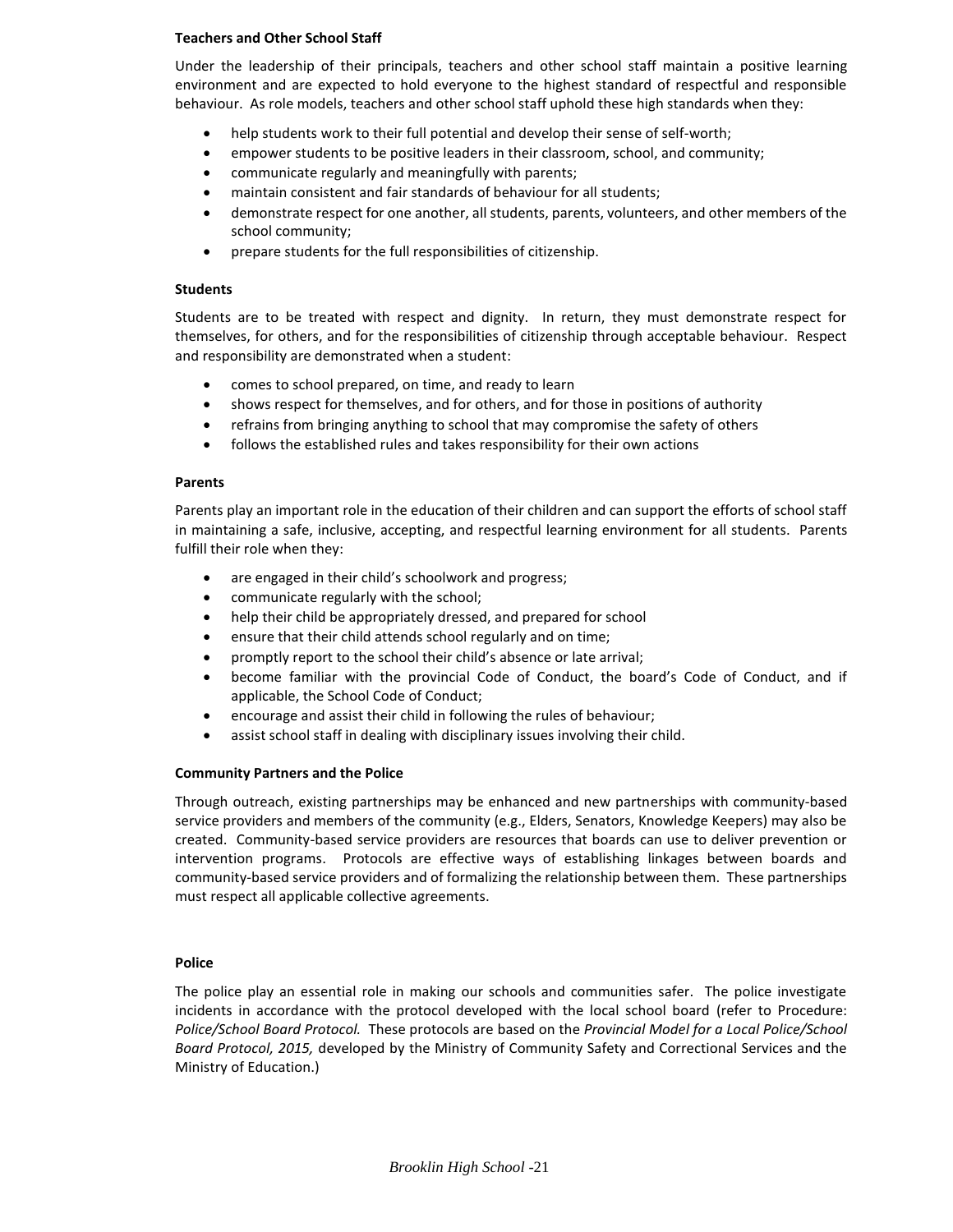# **7.0 Bias-Aware Progressive Discipline**

7.1 The Durham District School Board expects the use of Bias-Aware Progressive Discipline as the means to support the Code of Conduct. Bias-Aware Progressive Discipline incorporates a Whole-School Approach that utilizes a continuum of prevention programs, interventions, supports and consequences to address inappropriate student behaviour and to build upon strategies that promote and foster positive behaviours. When inappropriate behaviour occurs, disciplinary measures should be applied within a framework that shifts the focus from one that is solely punitive to one that is both corrective and supportive.

Schools should utilize a range of interventions, supports, and consequences that are developmentally and socio-emotionally appropriate and include learning opportunities for reinforcing positive behaviour while helping students to make better choices (refer to Procedure: Positive School Climate, Appendix E - Bias-Aware Progressive Discipline Resource.)

- 7.2 In some circumstances, short-term suspension may be a useful tool. In the case of a serious student incident, long-term suspension or expulsion, which is further along the continuum of progressive discipline, may be the response that is required. The safe schools' provisions of the Education Act require school boards to provide programs for students who have been expelled or who are on a long-term suspension, so that they can continue their education. For students with special needs, interventions, supports, and consequences must be consistent with the student's strengths and needs, as well as program goals and learning expectations documented in their Individual Education Plan (IEP).
- 7.3 Both school boards and schools are expected to actively engage parents in the Bias-Aware Progressive Discipline approach. Boards and schools should also recognize and respect the diversity of their parent communities and reach out to parents to partner with them in addressing complex and challenging issues.
- 7.4 A Bias-Aware Progressive Discipline approach promotes positive student behaviour through strategies that include using prevention programs and early and ongoing interventions and supports, reporting serious student incidents, and responding to incidents of inappropriate and disrespectful behaviour when they occur.
- 7.5 Boards and schools should focus on prevention and early intervention as the key to maintaining a positive school environment in which students can learn. Early intervention strategies will help prevent unsafe or inappropriate behaviours in a school and in school-related activities. Intervention strategies should provide students with appropriate supports that address inappropriate behaviour and that would result in an improved school climate.
- 7.6 Progressively more serious consequences should be considered for inappropriate behaviour that is repeated or for progressively more serious inappropriate behaviour, taking into account Mitigating, Other Factors and Human Rights Factors.
- 7.7 Ongoing interventions may be necessary to address underlying causes of inappropriate behaviour. Some examples of ongoing interventions are meeting with the parent(s), requiring the student to perform volunteer service in the school community, conflict mediation, peer mentoring, and/or a referral to counselling.
- 7.8 In considering the most appropriate response to address inappropriate behaviour, the following should be taken into consideration:
	- the particular student and circumstances
	- the nature and severity of the behaviour
	- the impact on the school climate, including the impact on students or other individuals in the school community
- 7.9 Under the Education Act, principals must suspend a student for bullying and consider referring that student for expulsion if:
	- 1. the student has previously been suspended for bullying, and,
	- 2. the student's continuing presence in the school creates, in the principal's opinion, an unacceptable risk to the safety of another person.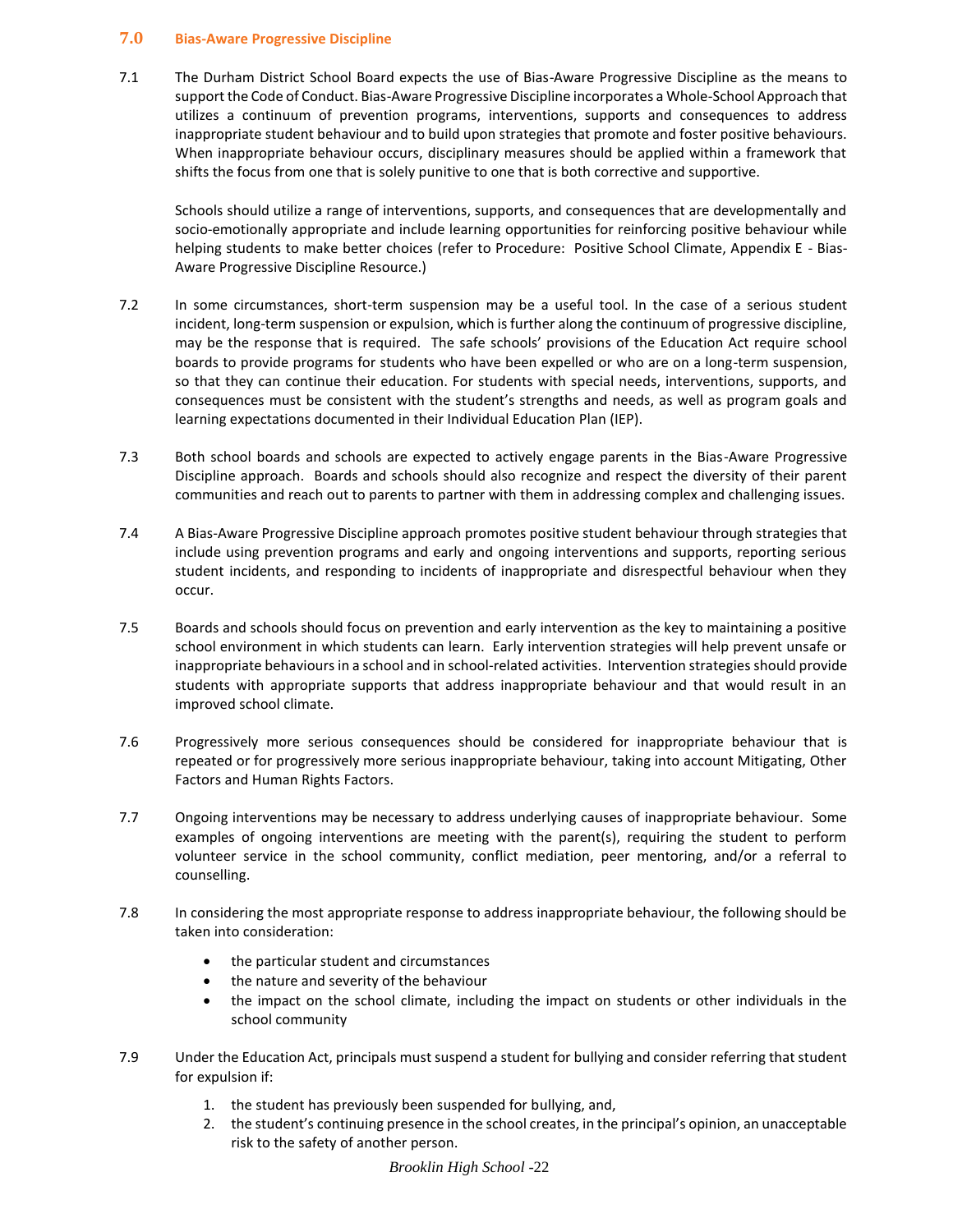When both of these conditions are met, the principal must suspend the student and consider referring the student for an expulsion hearing.

- 7.10 Principals must also suspend a student, and consider referring that student for expulsion, for any incident under 306(1) of the Education Act, including bullying, that is motivated by bias, prejudice, or hate based on race, national or ethnic origin, language, colour, religion, sex, age, mental or physical disability, sexual orientation, gender identity, gender expression, or any other similar factor (e.g., socio-economic status, appearance).
- 7.11 Clause 265(1) (m) of the Education Act, permits a principal to "refuse to admit" to the school or to a class someone whose presence in the school would be "detrimental to the physical or mental well-being of the pupils". This provision is frequently referred to as the "exclusion provision". Exclusion is not be to be used as a form of discipline. If a principal does decide that it is necessary to exclude a student from the school, the principal is expected to notify the student's parents of the exclusion as soon as possible in the circumstances, and to inform them of their right to appeal under clause 265(1)(m) (refer to Procedure: Code of Conduct, and Discipline for Students, Appendix E – *Exclusions.*)

### **8.0 Restorative Practice**

8.1 The Durham District School Board supports a restorative approach in our schools to establish positive learning environments and support Bias-Aware Progressive Discipline. Within the culture of Restorative Practice, there is a continuum of actions, including Restorative Circles that support healthy relationships and positive learning environments. When things go wrong, there is a framework for repairing and restoring relationships (refer to Procedure: Code of Conduct, and Discipline for Students, *Appendix A – Restorative Practice.*

### **9.0 Suspensions, Expulsions, Mitigating and Other Factors**

#### 9.1 **Definitions:**

#### 9.1.1 Suspension

Suspension is a consequence imposed upon a student whereby he or she is prohibited from attending at his or her school and from engaging in all school-related activities for a defined period of time.

#### 9.1.2 Circumstances Leading to Possible Suspension, or Suspension Leading to Possible Expulsion

Section 9.2.1 sets out a list of circumstances where a suspension shall be considered by the Principal.

Section 9.6.1 sets out a list of circumstances where a suspension must be imposed and where the Principal will conduct an investigation to determine whether to recommend to the board that the student be expelled. (PPM 145)

9.1.3 Expulsion

Expulsion is a consequence imposed upon a student, by the Board, for an activity that is determined to warrant that the student be excluded from his or her school, or from all schools in the Board, and from engaging in all school-related activities, for an undefined period of time.

9.1.4 Investigation

In the case of a suspension, in the circumstances set out in 9.6.1, the Principal must also conduct an investigation to determine whether to recommend to the Board, in consultation with their Family of Schools Superintendent, that the student be expelled.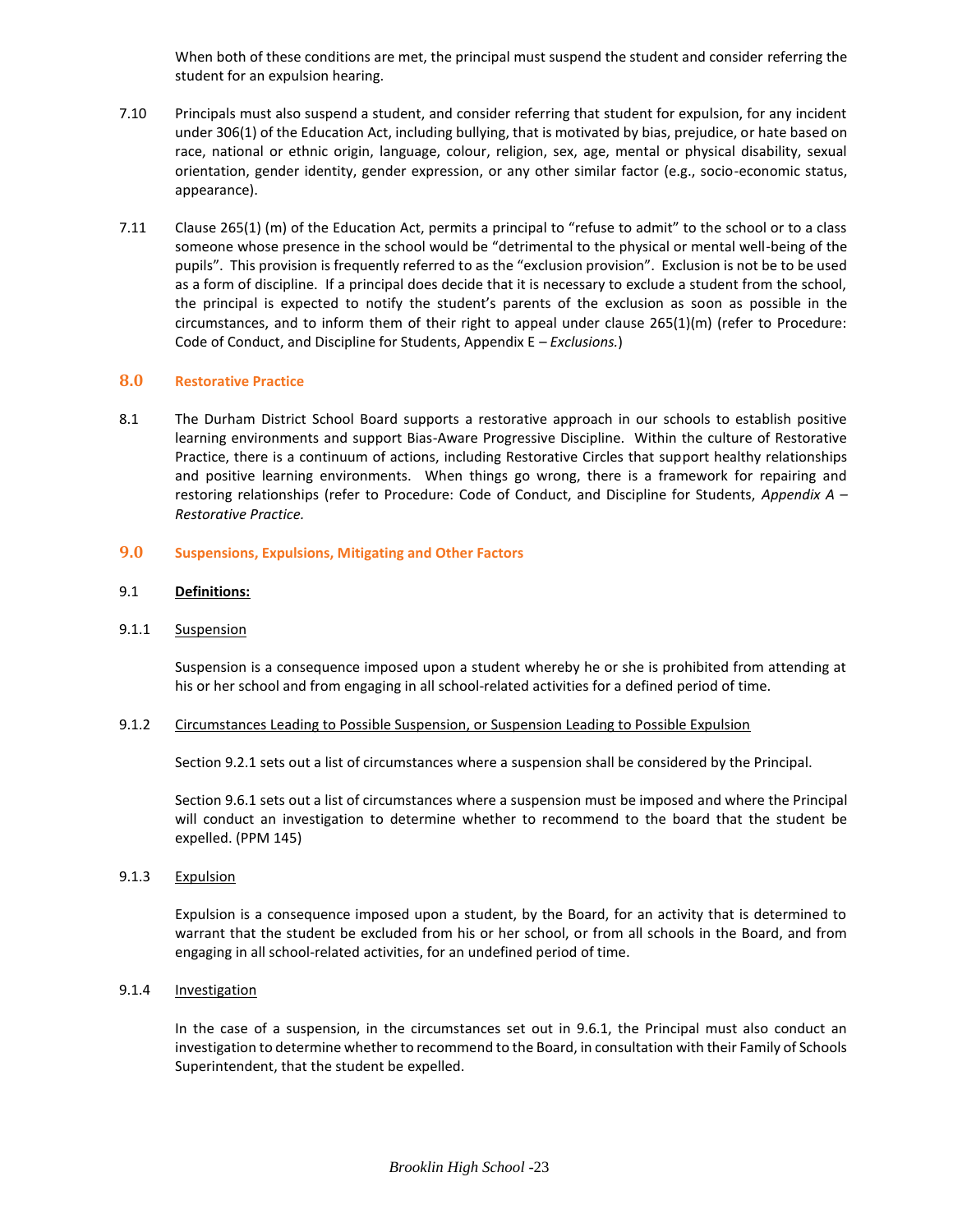#### 9.1.5 Mitigating and Other Factors

For the purposes of the deliberations set out in Sections 9.2.2 and 9.2.4, sections 9.6.3 and 9.8.5, and Sections 9.12.10 and 9.12.14, the following mitigating and other factors (as specified and as may be amended from time to time by the Education Act and Regulations thereunder) will be considered:

# **Mitigating Factors**

- 1. the student does not have the ability to control their behaviour;
- 2. the student does not have the ability to understand the foreseeable consequences of their behaviour; or
- 3. the student's continuing presence in the school does not create an unacceptable risk to the safety of any person.

# **Other Factors**

The following criteria shall be taken into account if they would mitigate the seriousness of the activity for which the pupil may be or is being suspended or expelled:

- 1. the pupil's history;
- 2. whether a progressive discipline approach has been used with the pupil;
- 3. whether the activity for which the pupil may be or is being suspended or expelled was related to any harassment of the pupil because of their race, ethnic origin, religion, disability, gender or sexual orientation or to any other harassment;
- 4. how the suspension or expulsion would affect the pupil's ongoing education;
- 5. the age of the pupil; or
- 6. in the case of a pupil for whom an individual education plan has been developed,
	- i. whether the behaviour was a manifestation of a disability identified in the pupil's individual education plan,
	- ii. whether appropriate individualized accommodation has been provided, and
	- iii. whether the suspension or expulsion is likely to result in an aggravation or worsening of the pupil's behaviour or conduct.

# **Human Rights Factors**

Human Rights Factors shall be taken into account when considering whether or not a student is or is not being suspended or expelled:

- Race
- Ancestry
- Place of origin
- Colour
- Ethnic origin
- Citizenship
- Creed
- Sex
- Sexual orientation
- Gender identity
- Gender expression
- Age
- Marital status
- Family status
- Disability

# 9.1.6 Nexus

Principals may consider a suspension if there is nexus to the school. Nexus is a direct and causal link between the student's conduct and a definitive impact on the school climate.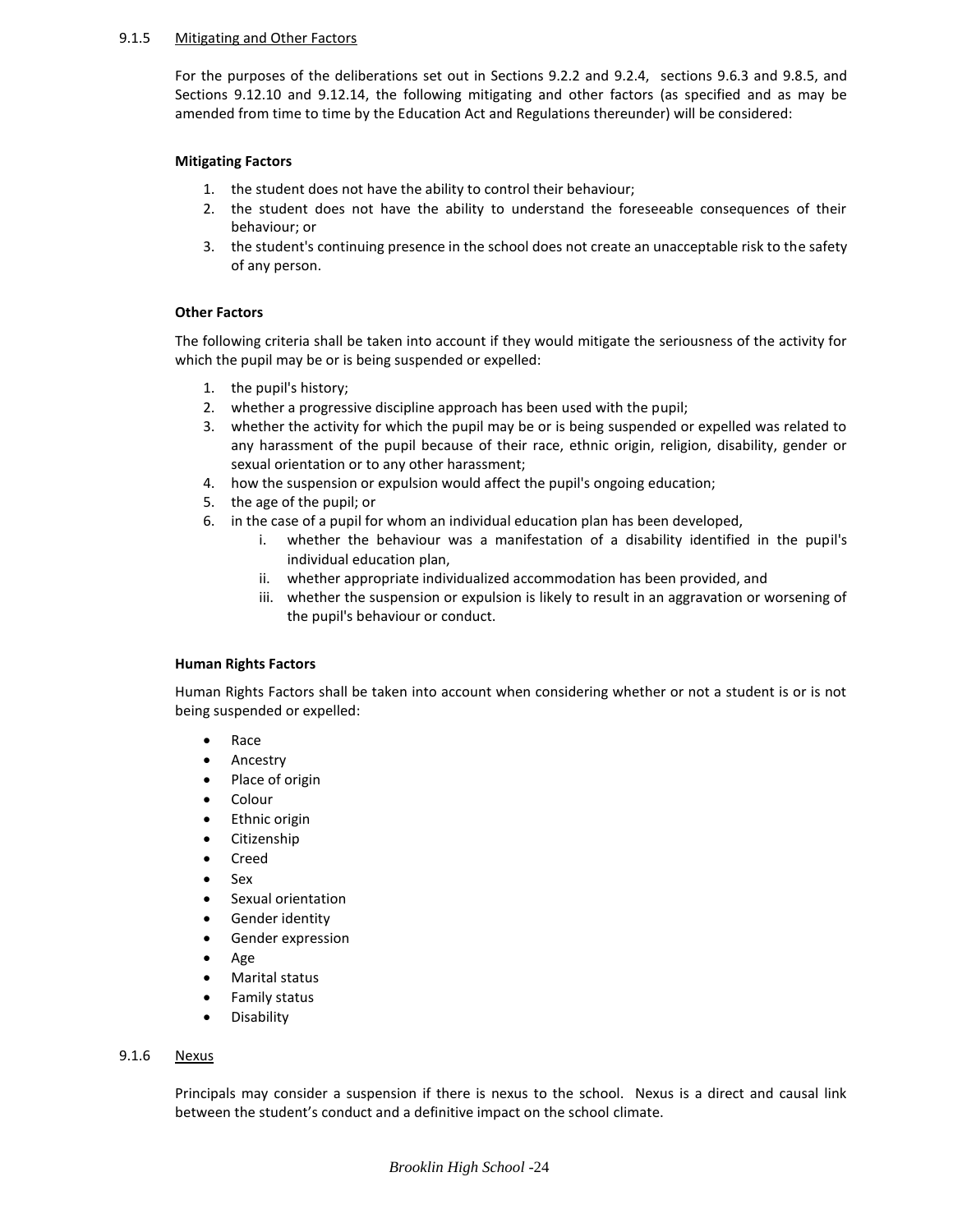Nexus may be established when any of the following circumstances exist:

- A student is afraid to come to school
- A student is worried about reprisals or retaliation
- Parents are voicing concern about disruption to the school environment
- School staff are worried about their physical or emotional well-being and safety

# 9.1.7 Safe Schools Incident Report Form

An employee of the board who becomes aware that a student at a school may have engaged in a serious incident the employee shall report the matter to the Principal as soon as reasonably possible. Employee reports, including those made to the principal verbally, must be confirmed in writing, using the online "Safe Schools Incident Reporting Form – Part I" (refer to Procedure: Code of Conduct, and Discipline for Students, Appendix D – *Safe Schools Incident Report Form*). Where the Principal is the sole witness to an incident, the Principal is similarly required to use the online reporting form to confirm in writing what he or she witnessed. In all cases, the Principal must provide the employee who reported the incident with written acknowledgement, using the online "Safe Schools Incident Reporting Form – Part II (refer to Procedure: Code of Conduct, and Discipline for Students, Appendix D – *Safe Schools Incident Report Form*.)"

### **9.2.0 Activities Leading to Possible Suspension**

- 9.2.1 A Principal shall consider whether to suspend a pupil if they believe that the pupil has engaged in any of the following activities while at school, at a school-related activity or in other circumstances where engaging in the activity will have an impact on the school climate:
	- 1. uttering a threat to inflict serious bodily harm on another person\*;
	- 2. possessing alcohol, illegal drugs or, unless the student is a medical cannabis user, cannabis\*;
	- 3. being under the influence of alcohol or unless the student is a medical cannabis user, cannabis;
	- 4. swearing at a teacher or at another person in a position of authority;
	- 5. committing an act of vandalism that causes extensive damage to school property at the pupil's school or to property located on the premises of the pupil's school\*\*;
	- 6. bullying; or,
	- 7. any other activity that is an activity for which a principal may suspend a pupil under a policy of the Board. Education Act 306(1)

Other suspendable infractions including but not limited to:

- a) possessing or dispensing controlled or intoxicating substances that are not prescribed for medical purposes\*\*;
- b) being under the influence of illegal or legal, controlled or intoxicating substances that are prescribed or not prescribed for medical purposes\*\*;
- c) smoking on or near school property; *(*as per the Smoke Free Ontario Act. Refer to Regulation: *Substance Abuse, Students*)
- d) committing vandalism\*\*, destruction, damage to school property or to the property of others located on or in school premises;
- e) stealing property;
- f) engaging in intimidation, extortion\*, harassment\*, or verbal aggression;
- g) misusing or misappropriating school property or services, including computers and other technology systems;
- h) engaging in hate motivated incidents\*;
- i) engaging in gang related activity\*;
- j) possessing dangerous objects or substances, including for example laser pointers; gloves with studs on knuckles; or any other item deemed by the principal to be unsafe or a hazard to persons or property in the school;
- k) committing physical assault on another person\*\*;
- l) engaging in or encouraging a fight;
- m) engaging in conduct that constitutes opposition to authority;
- n) demonstrating poor attendance that warrants disciplinary action;
- o) engaging in behaviour that is disruptive to the learning environment of the class or school;
- p) engaging in conduct that is detrimental to the moral tone of the school;
- q) wearing clothing/apparel that is inappropriate, offensive or violates the school Dress Code;
- r) engaging in unauthorized gambling or games of chance; (Bill 157, PPM 145)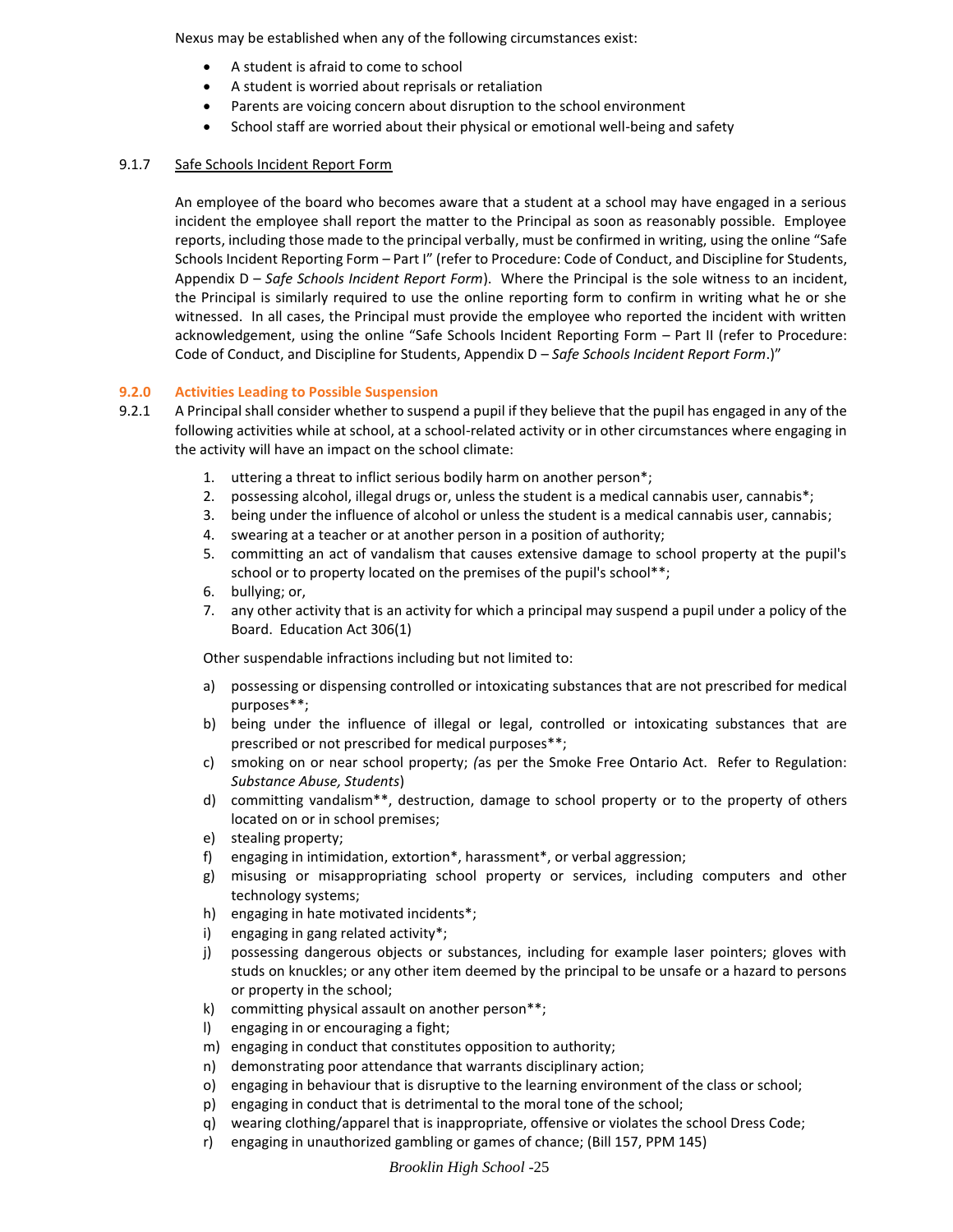(\* require police involvement as outlined in the *Police/School Board Protocol* \*\*discretionary police involvement as outlined in the *Police/School Board Protocol*) Please refer to the *Police/School Board Protocol* for further direction.

- 9.2.2 In considering whether to suspend a pupil for engaging in an activity described in 9.2.1, a Principal shall take into account any mitigating factors or other factors, set out in 9.1.5.
- 9.2.3 If a Principal decides to suspend a pupil for engaging in an activity described in 9.2.1, the Principal shall suspend the pupil from their school and from engaging in all school-related activities.
- 9.2.4 A suspension under 9.2.1 shall be for no less than one school day and no more than 20 school days and, in considering how long the suspension should be, a Principal shall take into account the mitigating factors, as well as the other factors, set out in 9.1.5.
- 9.2.5 When a Principal suspends a pupil under 9.2.1, the pupil shall be assigned to a program for suspended pupils, as established by the Board in accordance with any policies or guidelines issued by the Minister.
- 9.2.6 A pupil who is suspended is not considered to be engaged in school-related activities by virtue of participating in a program for suspended pupils.
- 9.2.7 A Principal may not suspend a pupil under 9.2.1 more than once for the same occurrence on the date of infraction. Education Act 306(1)

#### **9.3.0 Notice of Suspension**

- 9.3.1 A Principal who suspends a pupil under 9.2.1 shall:
	- (a) inform the pupil's teacher of the suspension; and
	- (b) make all reasonable efforts to inform the pupil's parent or guardian of the
		- suspension within 24 hours of the suspension being imposed, unless,
			- (i) the pupil is at least 18 years old, or
			- (ii) the pupil is 16 or 17 years old and has withdrawn from parental control.
- 9.3.2 The Principal shall also ensure that written notice of the suspension is given promptly to the following persons:
	- 1. the pupil;
	- 2. the pupil's parent or guardian, unless,
		- i. the pupil is at least 18 years old, or
		- ii. the pupil is 16 or 17 years old and has withdrawn from parental control, and
	- 3. Such other persons as may be specified by board policy. This includes but is not limited to the Principal's Family of Schools Superintendent.
- 9.3.3 The notice under 9.3.2 must include the following:
	- 1. the reason for the suspension;
	- 2. the duration of the suspension;
	- 3. information about any program for suspended pupils to which the pupil is assigned; and,
	- 4. information about the right to appeal the suspension, including,
		- i. a copy of the Board policies and guidelines governing the appeal established by the Board, and
		- ii. the name and contact information of the Director of Education or Family of Schools Superintendent to whom notice of the appeal must be given.

#### **DDSB Dress Code Procedure**

1.0 Objective

The Purpose of the Student Dress Code procedure is to implement the Board's policy.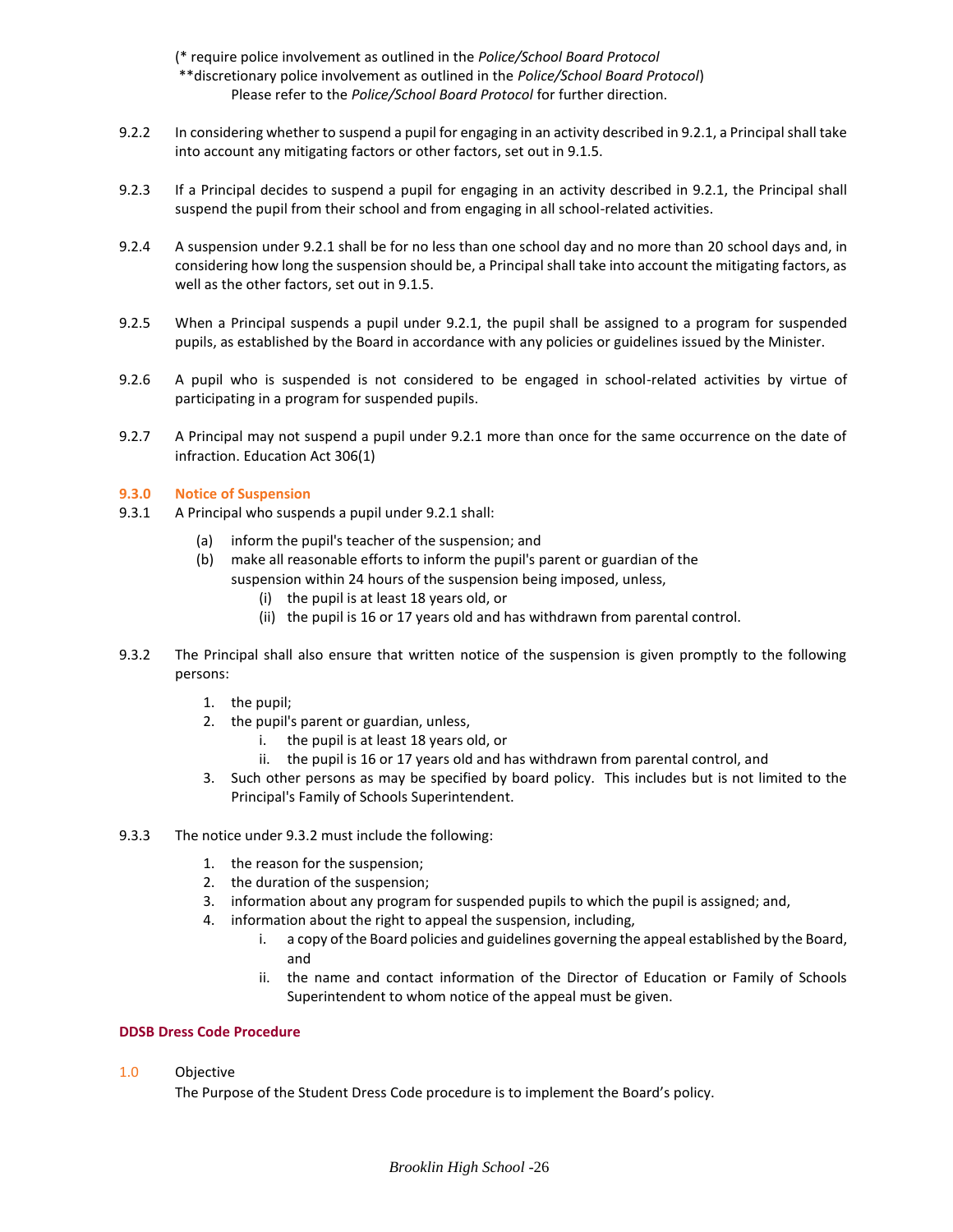School-level dress codes (a "Student Dress Code") informed by parents, guardians, staff, and students, promotes a safe, equitable, welcoming, respectful and inclusive environment for teaching and learning that supports student well-being and is free from discrimination. The Durham District School Board (DDSB) respects the diverse needs and identities of our communities and values their contribution to the student dress code. This procedure is informed by and compliant with the Canadian Charter of Rights and Freedoms, the Ontario Human Rights Code, the Ontario Education Act and the Durham District School Board's Guidelines and Procedures for the Accommodating Creed in Schools: An Inclusive Approach.

The DDSB is committed to ensuring that school-level student dress codes:

- consider and address the disproportionate and negative impacts that dress code policies may have on specific groups of students based their identities
- are progressive and honour the diverse needs and identities and safety of all students and staff
- consider and address any safety issues related to the dress code

The Student Dress Code must also comply with legislative requirements and support the District's commitment to human rights, equity, anti-oppression, anti-racism, non-discrimination, and equitable and inclusive education.

Therefore, each school shall establish a Student Dress Code in compliance with this Board's Dress Code Policy and this procedure. The Student Dress Code shall respect the diverse rights, needs and identities of the students and shall comply with the Canadian Charter of Rights and Freedoms, the Ontario Human Rights Code, the Ontario Education Act and the Durham District School Board's Guidelines and Procedures for the Accommodation Creed in Schools, An Inclusive Approach. The Dress Code shall reflect student voice, including individuals and groups with diverse identities and needs and shall promote, protect and respect the rights and the safety and the well-being of self and others. Once established, all students shall comply with the Student Dress Code.

# **2.0 Definitions**

In this procedure,

- 2.1 Board within this policy document refers to the Board of Trustees for the DDSB.
- 2.2 District refers to the corporate entity of the Durham District School Board.
- 2.3 Staff refers to any individual who is employed by the DDSB.
- 2.4 Administration refers to any individual or group constituted under the Education Act and in a position of authority by the DDSB to implement, administer, or manage policies and procedures of the Ontario Ministry of Education and the DDSB.
- 2.5 Health and Safety Standards refers to the core responsibility of the DDSB as outlined in the Positive School Climate policies and procedures and the Code of Conduct, and Discipline for Students.
- 2.6 School Community Council (SCC) is an advisory body that makes recommendations to the Principal and school board to further student achievement and well-being. Every school in the DDSB shall have a School

Community Council (SCC). The Principal shall solicit the views of the SCC with respect to appropriate dress for pupils in schools (Ont. Reg. 612/00 under the Education Act).

2.7 Student Dress Code is a school-level standard of dress for all students in accord with the terms of the Student Dress Code and this procedure.

Page **1** of **6**

- 2.8 Inappropriate dress refers to attire that is not compliant to the principles found within this procedure and that impacts the rights, health and safety of the individuals or others.
- 2.9 School uniform is a type of dress code that defines specific dress to be worn by the students and has been implemented through the requirements of this procedure.

# **3.0 Responsibilities**

3.1 **Director of Education:** The operations of the District are the responsibility of the Director of Education (and designates) and include measures to implement and ensure compliance with Board policy by adapting and implementing appropriate procedures and by providing professional learning and training to staff to support implementation. A focus on enhancing understanding of human rights obligations and addressing discriminatory assumptions, stereotypes and unconscious bias is required.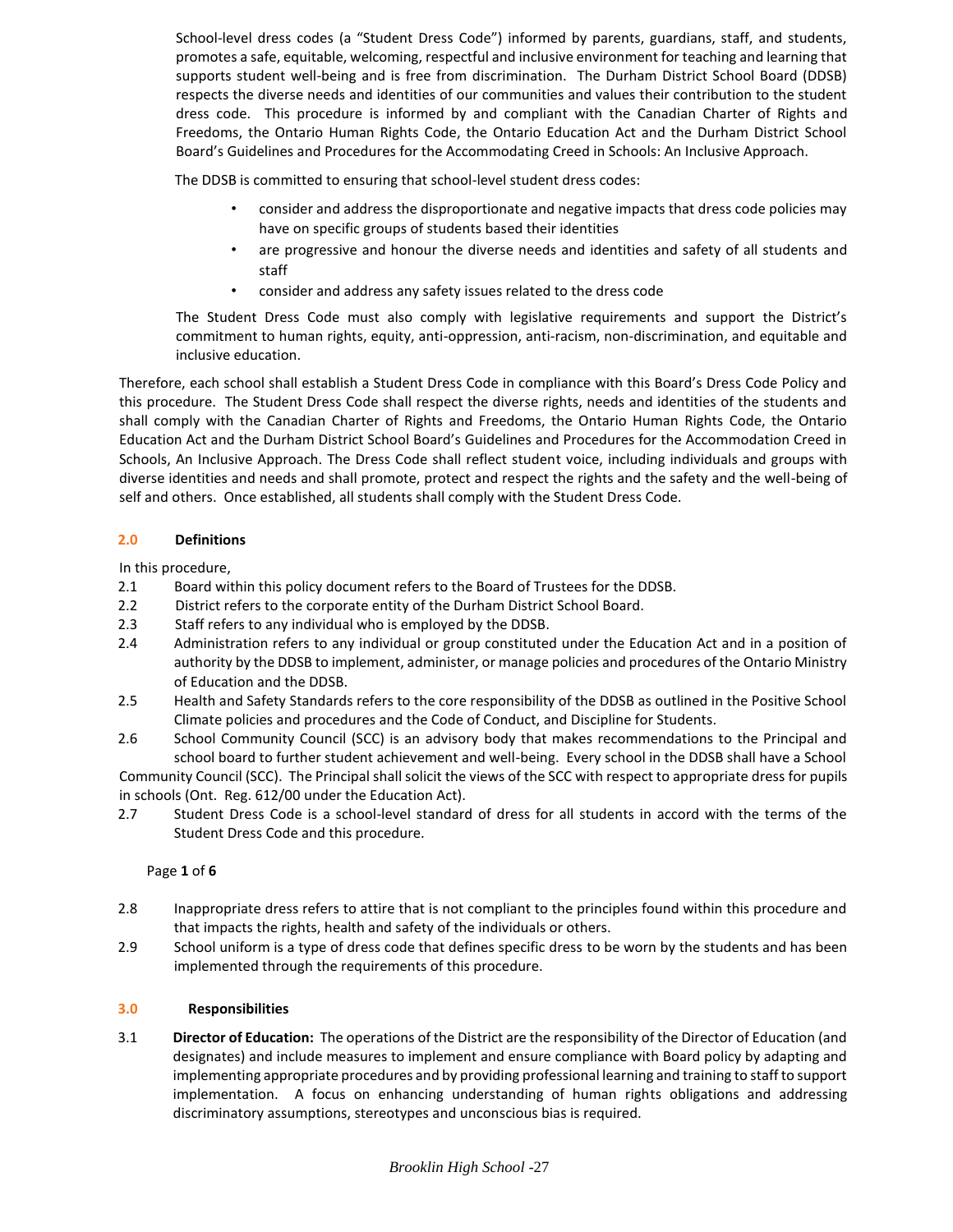- 3.2 **Administration:** Principals (and designates) are responsible to collaborate with students, staff and parents in establishing and implementing the Student Dress Code. Administration is also responsible for teaching and communicating with all stakeholders the expectations of the Student Dress Code. Administrators share a responsibility in modelling and monitoring the Student Dress Code and are responsible for appropriate interventions and/or progressive discipline with students when infractions occur. Dress Code interventions should focus on a restorative and educational approach.
- 3.3 **School Staff:** Have a responsibility in positively modelling and monitoring the Student Dress Code policy. Attention to health and safety considerations and an environment that is free from hate and discrimination will guide staff in their interactions. They also work in collaboration with administration to support the successful implementation and maintenance of the Student Dress Code policy.
- 3.4 **Students and Parents:** The primary responsibility for attire resides with the student and their parent(s) or guardian(s). Students have the right to express themselves, to feel comfortable and make dress choices. They have an equal responsibility to respect the rights of others, treat others with dignity and respect and support a positive, inclusive and safe shared environment that complies with the Student Dress Code, the School Code of Conduct and the Ontario Human Rights Code.
- 3.5 **School Community Council:** School Community Council (SCC) is an advisory body that makes recommendations to the Principal and school board to further student achievement and well-being (Ont. Reg. 612/00 under the Education Act).

# **4.0 Guidelines and Considerations**

Human Rights and Accommodation

The District is committed to providing services and workplaces that are safe, welcoming, respectful, inclusive, equitable and accessible, and that are free from discrimination and harassment under the Ontario Human Rights Code.

This means:

- 4.1 Considering a student's Human Rights Code related needs on an individual basis and providing accommodation when required to the point of undue hardship. Note: undue hardship is a very high legal standard. If a principal is concerned that an accommodation could amount to undue hardship, the principal shall contact their superintendent before making a decision regarding the accommodation.
- 4.2 No student shall be treated differently because of biases, assumptions or stereotypes associated with Human Rights Code related characteristics or combination of characteristics (e.g. ancestry, race, disability, gender identity/expression, sexual orientation, etc.)

# **5.0 Procedures**

- 5.1 School-level student dress codes shall be in compliance with this procedure and shall uphold the strategic direction, principles and objectives of the Student Dress Code Policy.
- 5.2 The Student Dress Code will be reviewed annually by the SCC. Wider consultations will occur at least every 4 years and may occur more frequently based on the principal's discretion and/or the recommendation of the SCC.
- 5.3 Student voice and engagement in establishing and reviewing the Student Dress Code will reflect the diversity of the students within the school.
- 5.4 A school's Student Dress Code will support a safe welcoming and inclusive school environment that recognizes the shared responsibilities to promote and protect individual rights and freedoms and to maintain respectful, safe and positive school climates.
- 5.5 The creation and enforcement of the school-level Student Dress Code shall comply with the Ontario Human Rights Code and shall not reinforce nor lead to discrimination, marginalization or oppression of any individual or group as outlined in the Ontario Human Rights Code.
- 5.6 School-level Student Dress Codes shall include the following content:

# **A) Appropriate Dress**

Students must wear;

- Clothing which includes both a top and bottom layer
- Footwear

Students may wear;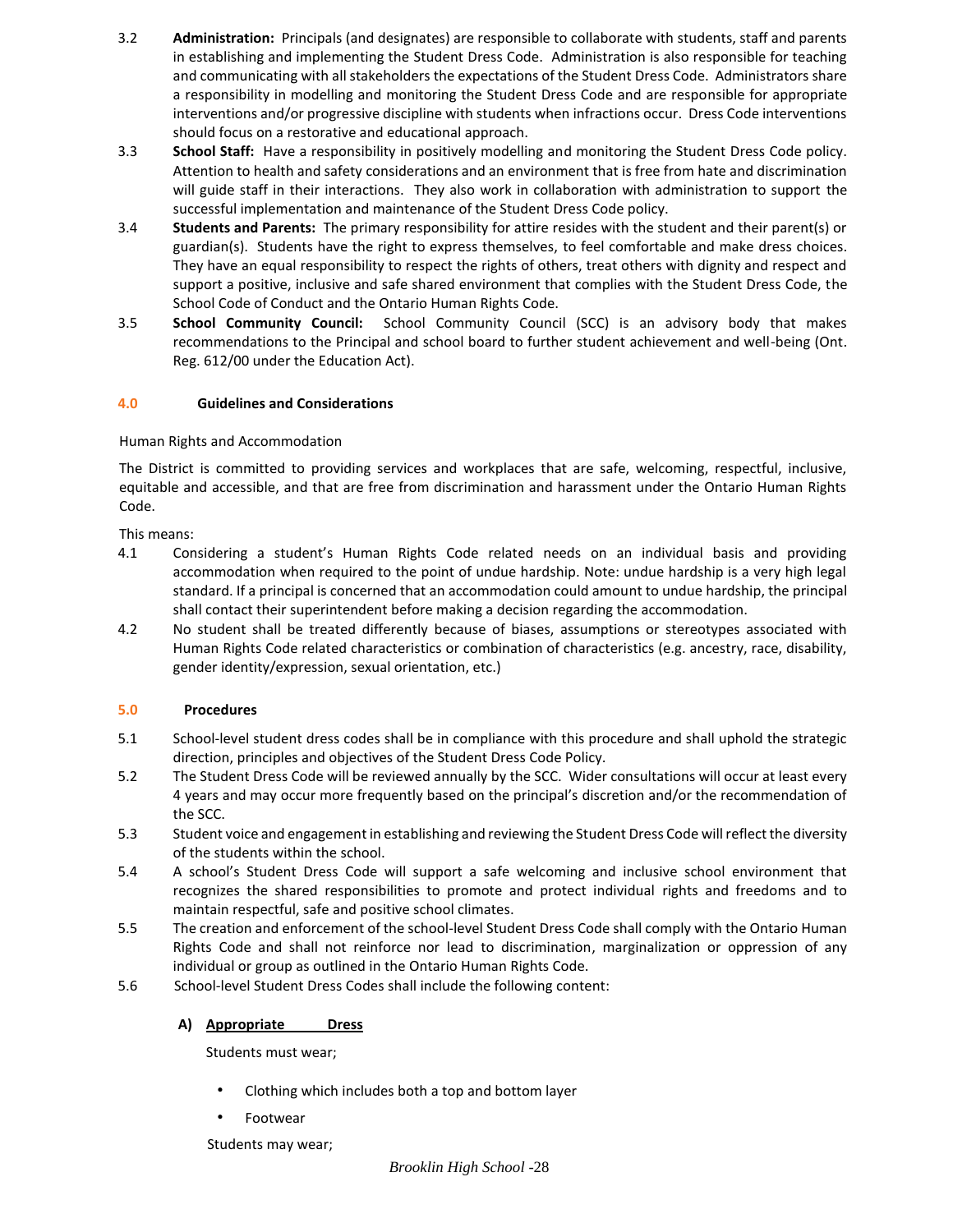- Any clothing that supports a human rights related need or accommodation
- Clothing (tops) that expose arms, shoulders, stomach, midriff, neckline, cleavage, and straps but will cover nipples
- Clothing (bottoms) that expose legs, knees, thighs, hips and expose waistbands but will cover groin and buttocks
- Any headwear that does not obscure the face, subject to human rights related needs and accommodations

### **B) Inappropriate Dress**

Students may not wear;

- Clothing that promotes /symbolizes illegal activity (including gang activity) or drugs or alcohol or their use
- Clothing that promotes, symbolizes or incites hate, discrimination, bias, prejudice, profanity, pornography, incites harassment or bullying, threatens harm to the safety of self or others or that includes offensive (e.g. sexist, racist, homophobic, anti-indigenous, anti-Black, anti-Semitic, Islamophobic, etc.) images or language
- Clothing (tops) that exposes nipples
- Clothing (bottoms) that expose groin and/or buttocks
- Clothing (mask/scarf) that obscures the face (unless required to meet human rights related needs or accommodations)
- Undergarments as outerwear
- Transparent clothing that fully exposes undergarments
- Swimwear unless required for curricular or co-curricular approved activities

# C) Health and Safety Dress Code Requirements

Students must comply with Health and Safety requirements for specific courses and/or co-curricular programs. Specialized dress requirements including personal protective/safety equipment occur in many classes/programs including science, physical education, technology and cooperative education. Parents, guardians, and students must be informed well in advance, and individual needs will be accommodated by the school short of undue hardship.

In some special circumstance's students may be required (or choose) to wear personal safety clothing (e.g. surgical mask) for medical reasons. Communication between the student, parents, and guardians and administration must occur for these situations.

For some special events, the school may allow students to wear a costume. The costume must not promote racial, gender, cultural or other negative stereotypes based on Human Rights Code grounds. Students still need to comply with the dress code requirements (refer to 4.5 and 5.6 A and B).

# **6.0 Student Dress Code and Progressive Discipline**

- 6.1 The establishment, implementation and management of the Student Dress Code is assigned to the school Principal (or designate). All staff have a responsibility to follow the Student Dress Code policy and work in collaboration with administration to support the successful implementation and maintenance of the policy.
- 6.2 Administrators and staff must be consistent in their approach and take individual needs and circumstances into consideration to ensure effective and equitable enforcement of the Student Dress Code and shall base decisions on objective and verifiable factors.
- 6.3 Student Dress Code violations that threaten the health and safety of the students or other members of the school community and/or promote violence, illegal activity (including gang activity), bullying, harassment, hate, prejudice against others are considered serious and are to be dealt with accordingly using District's guidelines for progressive discipline (refer to 5.6 B).
- 6.4 Principals will consider other dress code infractions on the continuum of school conduct violations and respond accordingly using progressive discipline, focusing on education and future conduct.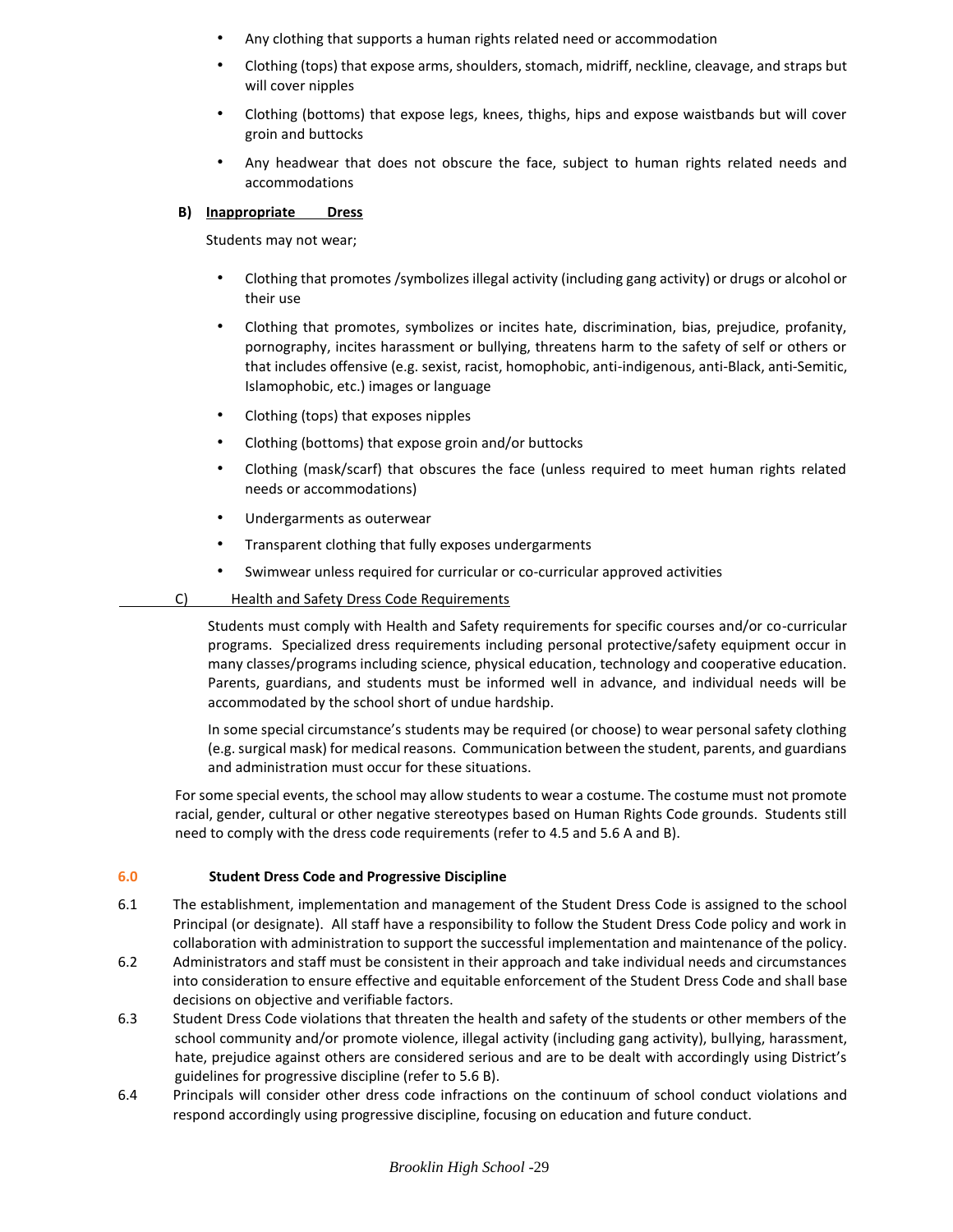6.5 Principals will ensure no student is negatively impacted by Student Dress Code enforcement because of sex, race gender identity/expression, sexual orientation, ethnicity, cultural identify/beliefs, religious identity/beliefs, disability, socio-economic status, body type/size or body maturity or any other grounds covered by the Ontario Human Rights Code.

# **7.0 Review Process**

- 7.1 The Principal shall review the "Student Dress Code" annually with the SCC.
- 7.2 The Principal will also use the latest School Climate and Well-Being Survey data, Student Identity Survey data to support the review process.
- 7.3 The Principal (or designate) will undertake a wider consultation at least every 4 years but may do so more frequently based on their discretion or the recommendation of the SCC. Such consultation will solicit the views of students (wide and diverse representation), staff, School Community Council, parents and community partners. The Principal will inform the School Community Council and school community on how the recommendations have been taken into account.
- 7.4 Input and consultation meetings should be well advertised and communicated with all stakeholders and follow the DDSB Policy Consultations. Consultations may involve surveys, focus group meetings and or formal meetings.
- 7.5 Information gathered through the consultation process should be shared with all stakeholders.

# **8.0 Communication and Information Accessibility**

- 8.1 The Student Dress Code shall be included in the School Code of Conduct.
- 8.2 The Student Dress Code shall be communicated to the school community. Strategies, such as the School Handbook, Code of Conduct, agendas, newsletters, reports and/or meetings and school website, are examples of appropriate communication tools.

# **9.0 Procedure for Adopting a School Uniform Dress Code**

- 9.1 The SCC must inform the principal by October for possible implementation the following September.
- 9.2 The principal and staff will initiate a consultation process compliant with Board Policy on Consultation. The Key components of the consultation for a uniform dress code will be:
	- a) engaging various groups with diverse identities and needs (e.g., ethnocultural, religious, LGBTQ, etc.) within the school community.
	- b) facilitation of multiple modes of engagement including, but not limited to surveys, discussions, and focus groups.
	- c) specific engagement of the SCC, The Safe and Accepting School Team, The Student Council, Students, Parents and Guardians, and Staff.
	- d) the Education Officer for Equity and Inclusive Education and the Human Rights and Equity Advisor must be consulted.

# 9.3 School Community Council Approval

- a) The principal shall present the final draft of the Uniform Dress Code or School Uniform Dress Code to the School Community Council for approval to proceed to a family vote.
- b) 80% of the elected School Community Council members in attendance must vote in favour of proceeding to a family vote on the proposed draft for Uniform Dress Code or School Uniform Dress Code.
- c) If the School Community Council votes in favour of proceeding to a family vote on a Uniform Dress Code or School Uniform Dress Code, they shall organize a family vote in consultation with the principal.

# 9.4 Family Vote for Uniform Dress or School Uniform

- a) Each family shall be entitled to one family vote. The vote may be exercised by the parent/guardian or the student, if the student is 18 years of age or older.
- b) The Uniform Dress Code, including a full description of the requirements and relevant costs, shall be clearly communicated to families in the school before the family vote. This information shall also be included on the voting ballot. If a school uniform is being considered, parents should be given the opportunity to view the proposed uniform.